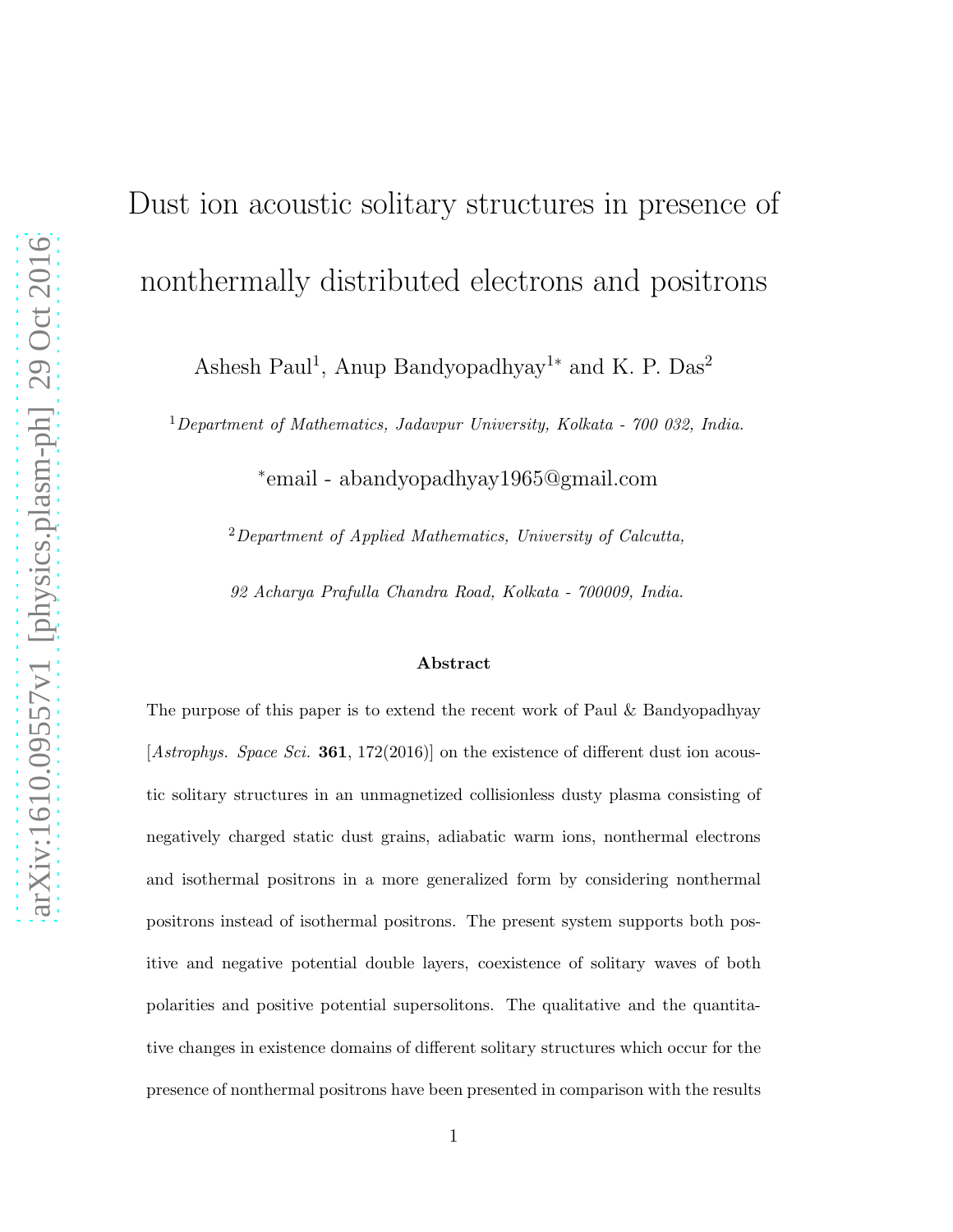of Paul & Bandyopadhyay [Astrophys. Space Sci. **361**, 172(2016)]. The formation of supersoliton structures and their limitations have been analyzed with the help of phase portraits of the dynamical system corresponding to the dust ion acoustic solitary structures. Phase portrait analysis clearly indicates a smooth transition between soliton and supersoliton.

PACS : 52.27.Lw, 52.35.Fp, 52.35.Mw, 52.35.Sb

Keywords : Dust ion acoustic waves, Sagdeev pseudo-potential, Nonthermal electrons and positrons, Solitons, Double layers, Supersolitons, Phase portrait.

## 1 Introduction

Positrons are present in various dusty astrophysical environments such as in the remnants of supernova explosions which can last for thousand of years in space [\[1\]](#page-17-0), around the pulsars [\[2\]](#page-17-1), near the surface of the neutron stars [\[3,](#page-17-2) [2\]](#page-17-1), in the hot spots on "dust ring" in the galactic centre [\[4\]](#page-17-3), interstellar medium [\[4,](#page-17-3) [5,](#page-17-4) [6\]](#page-17-5), interior regions of accretion disks near neutron stars and magnetars [\[7\]](#page-17-6), in Milky way [\[6\]](#page-17-5) etc. Therefore, the plasma system of these astrophysical sites eventually make four component electron-positron-ion-dust (e-p-i-d) plasma. Also, e-p-i-d plasma may be present in the magnetosphere and in the ionosphere of the Earth as such regions of the atmosphere of the Earth contain highly charged dust grains [\[1\]](#page-17-0) and positrons [\[8,](#page-18-0) [9\]](#page-18-1). Positrons are also found in some well known astrophysical dusty plasma environments such as in the magnetosphere of the Jupiter [\[10\]](#page-18-2) and the Saturn [\[11\]](#page-18-3). The existence of e-p-i-d plasma in such numerous cosmic sites and also in laboratory environments [\[2,](#page-17-1) [7\]](#page-17-6) motivate the researchers to investigate nonlinear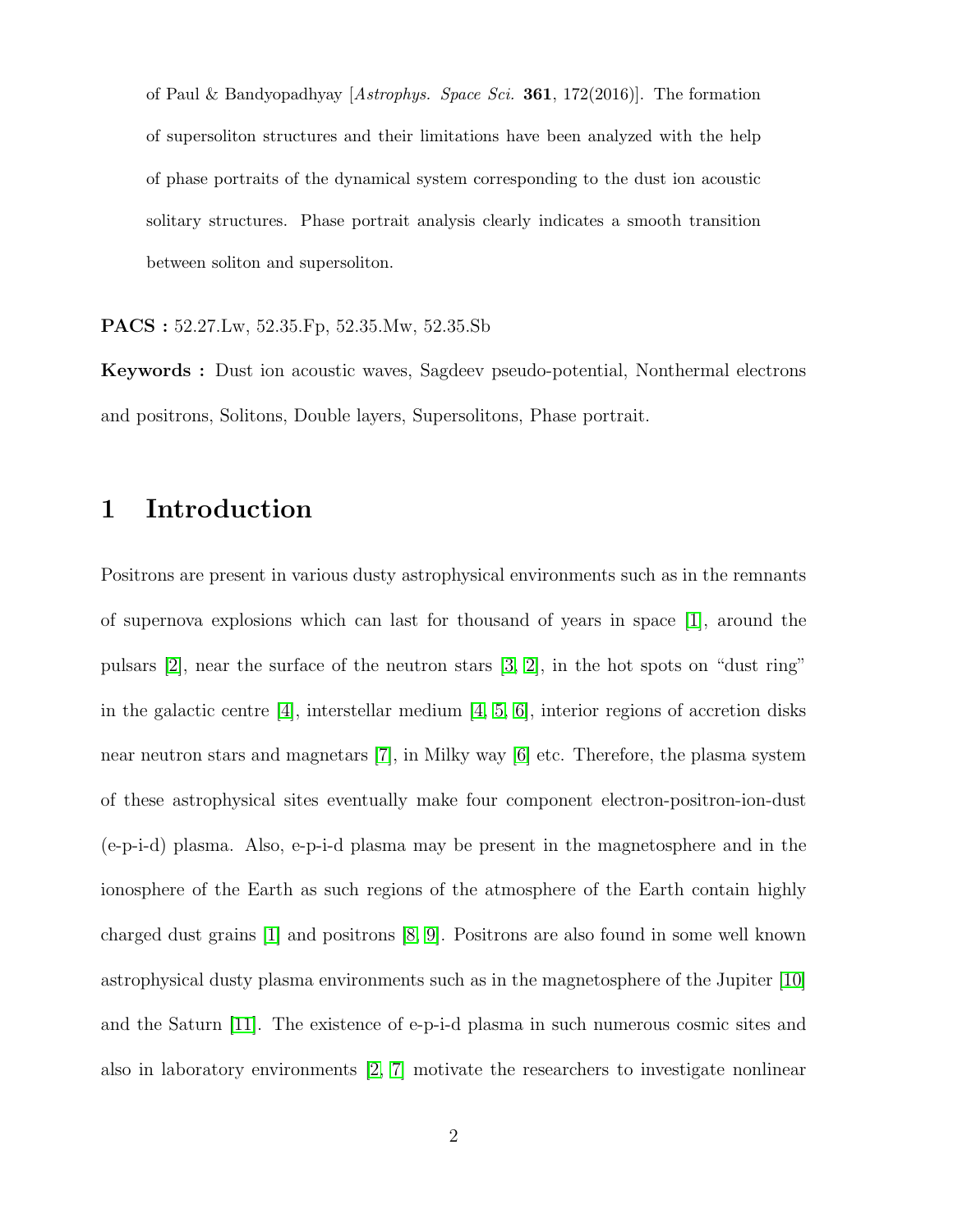wave structures in such plasmas.

Several authors [\[12,](#page-18-4) [7,](#page-17-6) [13,](#page-18-5) [14,](#page-18-6) [15\]](#page-18-7) investigated small or arbitrary amplitude dust ion acoustic (DIA) solitary structures in different e-p-i-d plasma system consisting of isothermal positrons. In some cosmic sites, the velocity distribution functions of charged particles are not only non-Maxwellian but also highly anisotropic with an excess of high energy particles [\[1\]](#page-17-0). Now, positron being the antimatter of electron, has the same mass and charge of an electron but of opposite sign. Therefore, positrons can be considered as a lighter species of a plasma and may acquire energy as high as electrons. Therefore, in cosmic plasma, the existence of fast energetic positrons is very natural. Thus the investigation of DIA solitary structures in presence of Cairns distributed [\[16\]](#page-18-8) nonthermal positrons is instructive and also is an unexplored field till date.

Recently, Paul & Bandyopadhyay [\[17\]](#page-18-9) investigated the arbitrary amplitude DIA solitary structures in an e-p-i-d plasma consisting of nonthermal electrons and isothermal positrons and reported the existence of double layers of both polarities, coexistence of solitary waves of both polarities and most importantly the existence of positive potential supersolitons [\[18,](#page-18-10) [19,](#page-18-11) [20,](#page-18-12) [21,](#page-18-13) [22,](#page-19-0) [23\]](#page-19-1). The present paper is an extension of the recently published paper of Paul & Bandyopadhyay [\[17\]](#page-18-9) in the following directions.

(i) Instead of isothermal positrons, the Cairns distributed [\[16\]](#page-18-8) nonthermal positrons has been considered.

(ii) The qualitative and the quantitative changes in the existence domains of different solitary structures which occur for the presence of nonthermal positrons have been discussed in comparison with the results of Paul & Bandyopadhyay [\[17\]](#page-18-9).

(iii) The existence of different DIA solitary structures has been investigated when the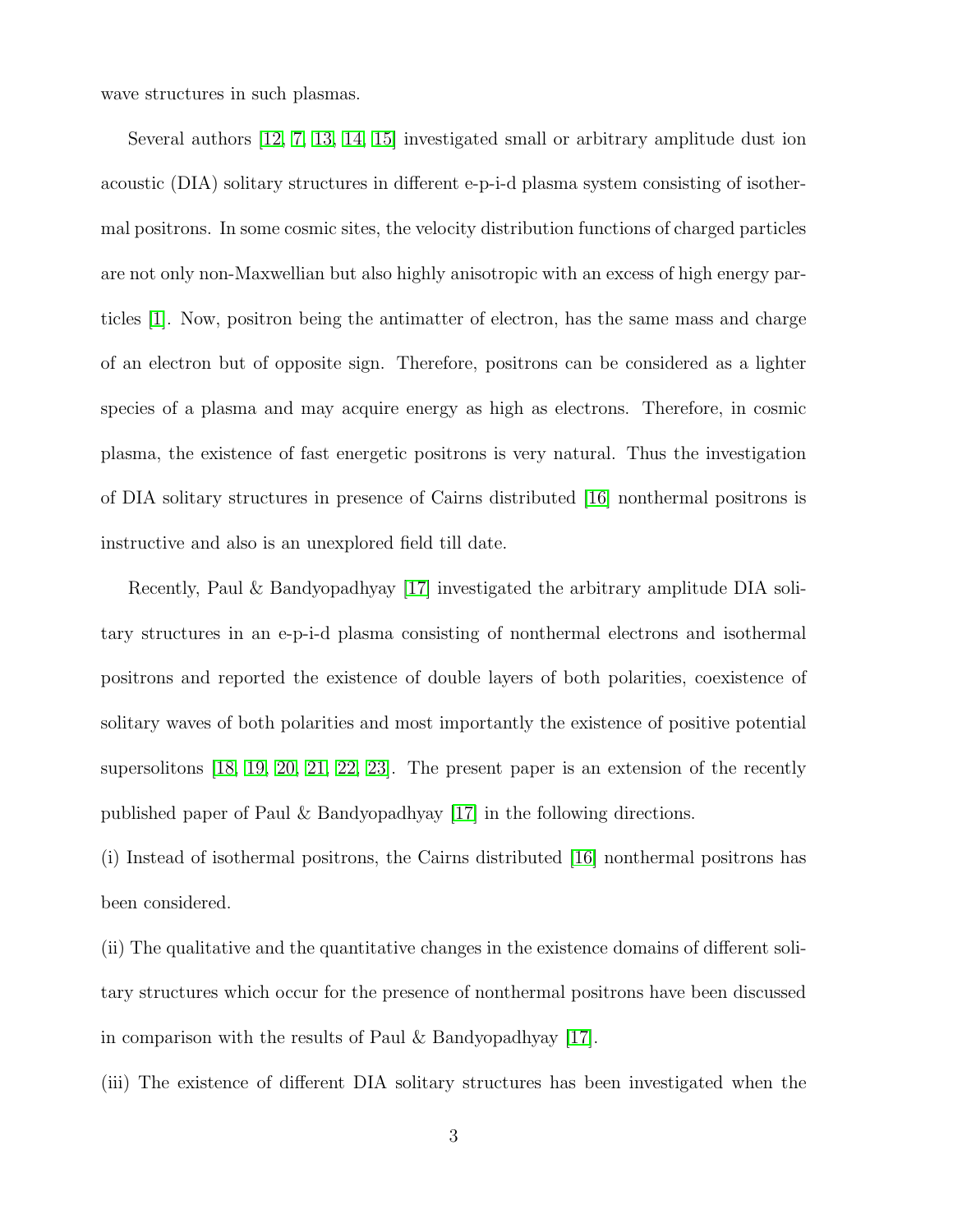nonthermal parameter associated with the nonthermal velocity distribution function of positrons is same as that of electrons.

(iv) Another important aspect of this paper is to analyze the formation of supersoliton structures and their limitations with the help of phase portraits of the dynamical system corresponding to the DIA solitary structures.

(v) For the first time, the transition from supersoliton to soliton has been explained through the phase portrait analysis of the dynamical system corresponding to the solitary structures.

This paper is organized as follows: the basic equations and the energy integral are given in §[2.](#page-3-0) In §[3,](#page-7-0) DIA solitary structures have been thoroughly presented with the help of the qualitatively distinct compositional parameter spaces. The phase portraits of the dynamical system corresponding to the DIA solitary structures have been analyzed in §[4.](#page-11-0) Finally, conclusions are given in §[5.](#page-15-0)

#### <span id="page-3-0"></span>2 Basic Equations & Energy Integral

We consider a collisionless unmagnetized multicomponent dusty plasma system consisting of adiabatic warm ions, negatively charged static dust particulates, nonthermally distributed electrons and positrons. The nonlinear behaviour of DIA waves propagating along x-axis may be described by the following set of equations consisting of the ion continuity equation, ion fluid equation of motion, the pressure equation for ion fluid and the Poisson equation.

<span id="page-3-1"></span>
$$
\frac{\partial n_i}{\partial t} + \frac{\partial}{\partial x}(n_i u_i) = 0,\tag{1}
$$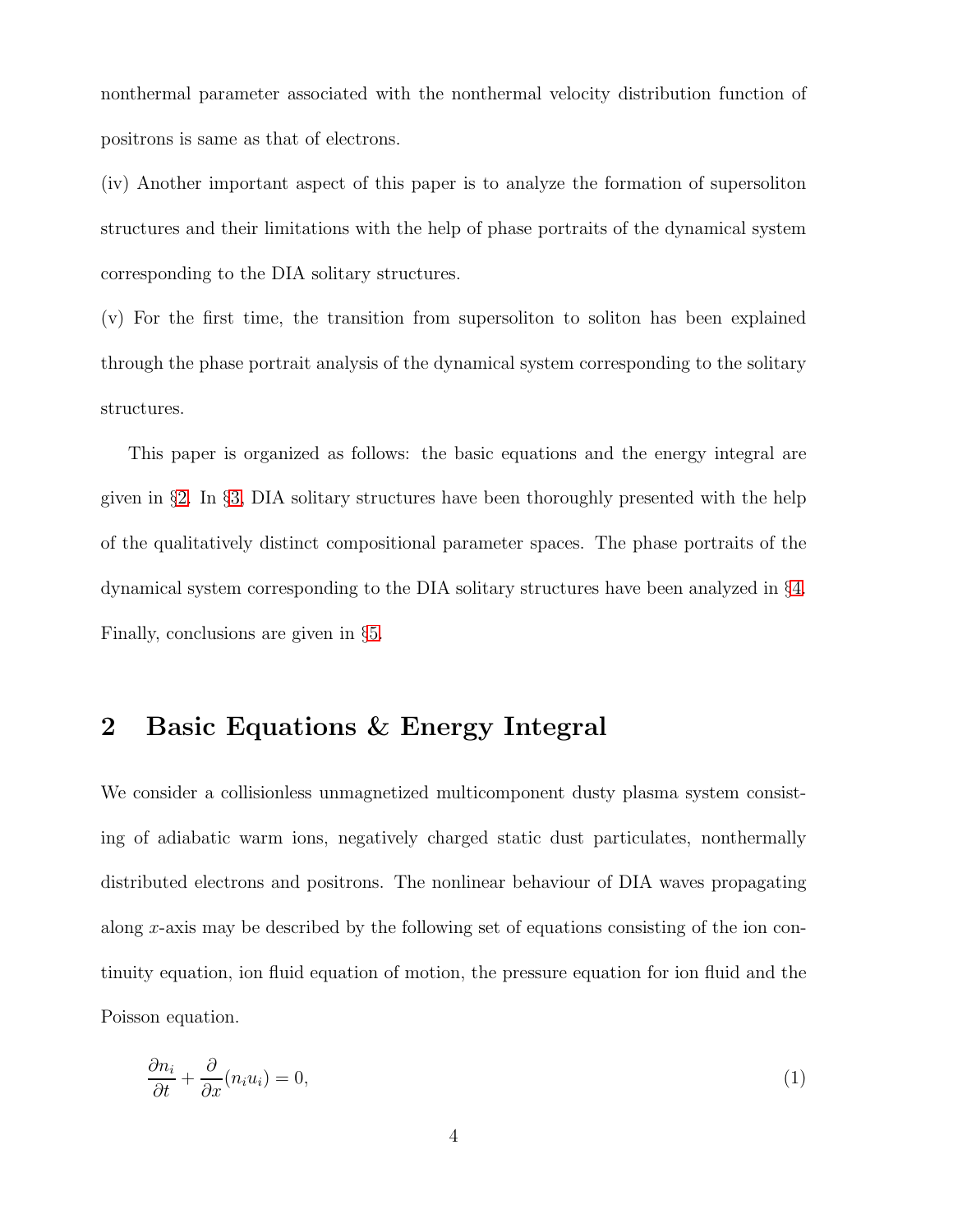<span id="page-4-0"></span>
$$
M_s^2 \left( \frac{\partial u_i}{\partial t} + u_i \frac{\partial u_i}{\partial x} \right) + \frac{(1 - p)\sigma_{ie}}{n_i} \frac{\partial p_i}{\partial x} + \frac{\partial \phi}{\partial x} = 0, \tag{2}
$$

$$
\frac{\partial p_i}{\partial t} + u_i \frac{\partial p_i}{\partial x} + \gamma p_i \frac{\partial u_i}{\partial x} = 0,
$$
\n(3)

<span id="page-4-1"></span>
$$
\frac{\partial^2 \phi}{\partial x^2} = -\frac{M_s^2 - \gamma \sigma_{ie}}{1 - p} \left( n_i - n_e + n_p - \frac{Z_d n_{d0}}{n_0} \right). \tag{4}
$$

Here  $n_i$ ,  $n_e$ ,  $n_p$ ,  $u_i$ ,  $p_i$ ,  $\phi$ , x and t are, respectively, number density of ion, number density of electron, number density of positron, velocity of ion fluid, ion fluid pressure, electrostatic potential, spatial variable and time, and these have been normalized by  $n_0$  (=  $n_{i0} + n_{p0} = n_{e0} + Z_d n_{d0}$ ),  $n_0$ ,  $n_0$ ,  $C_D$  (linearized velocity of the DIA wave in the present plasma system for long-wavelength plane wave perturbation),  $n_{i0}K_BT_i$ ,  $\Phi = \frac{K_BT_e}{e}$ ,  $\lambda_D$  (Debye length of the present plasma system) and  $\lambda_D/C_D$  with  $n_{e0}$ ,  $n_{i0}$ ,  $n_{p0}$  and  $n_{d0}$ are, respectively, the equilibrium number densities of electrons, ions, positrons and dust particulates,  $\gamma(= 3)$  is the adiabatic index,  $Z_d$  is the number of electrons residing on a dust grain surface,  $-e$  is the charge of an electron,  $T_i$   $(T_e)$  is the average temperature of ions (electrons) and  $K_B$  is the Boltzmann constant. The expressions of  $M_s$  and the four basic parameters p,  $\mu$ ,  $\sigma_{ie}$ ,  $\sigma_{pe}$  are given by the following equations:

<span id="page-4-2"></span>
$$
M_s = \sqrt{\gamma \sigma_{ie} + \frac{(1-p)\sigma_{pe}}{p(1-\beta_p) + \mu(1-\beta_e)\sigma_{pe}}},\tag{5}
$$

$$
p = \frac{n_{p0}}{n_0}, \ \mu = \frac{n_{e0}}{n_0}, \ \sigma_{ie} = \frac{T_i}{T_e}, \ \sigma_{pe} = \frac{T_p}{T_e}, \tag{6}
$$

where  $T_p$  is the average temperature of positrons,  $\beta_e$  and  $\beta_p$  are, respectively, the nonthermal parameters associated with the Cairns model for electron and positron species, and according to Verheest & Pillay [\[24\]](#page-19-2), the physically admissible bounds of  $\beta_e$  and  $\beta_p$ are given by  $0 \leq \beta_e$ ,  $\beta_p \leq \frac{4}{7} \approx 0.6$ .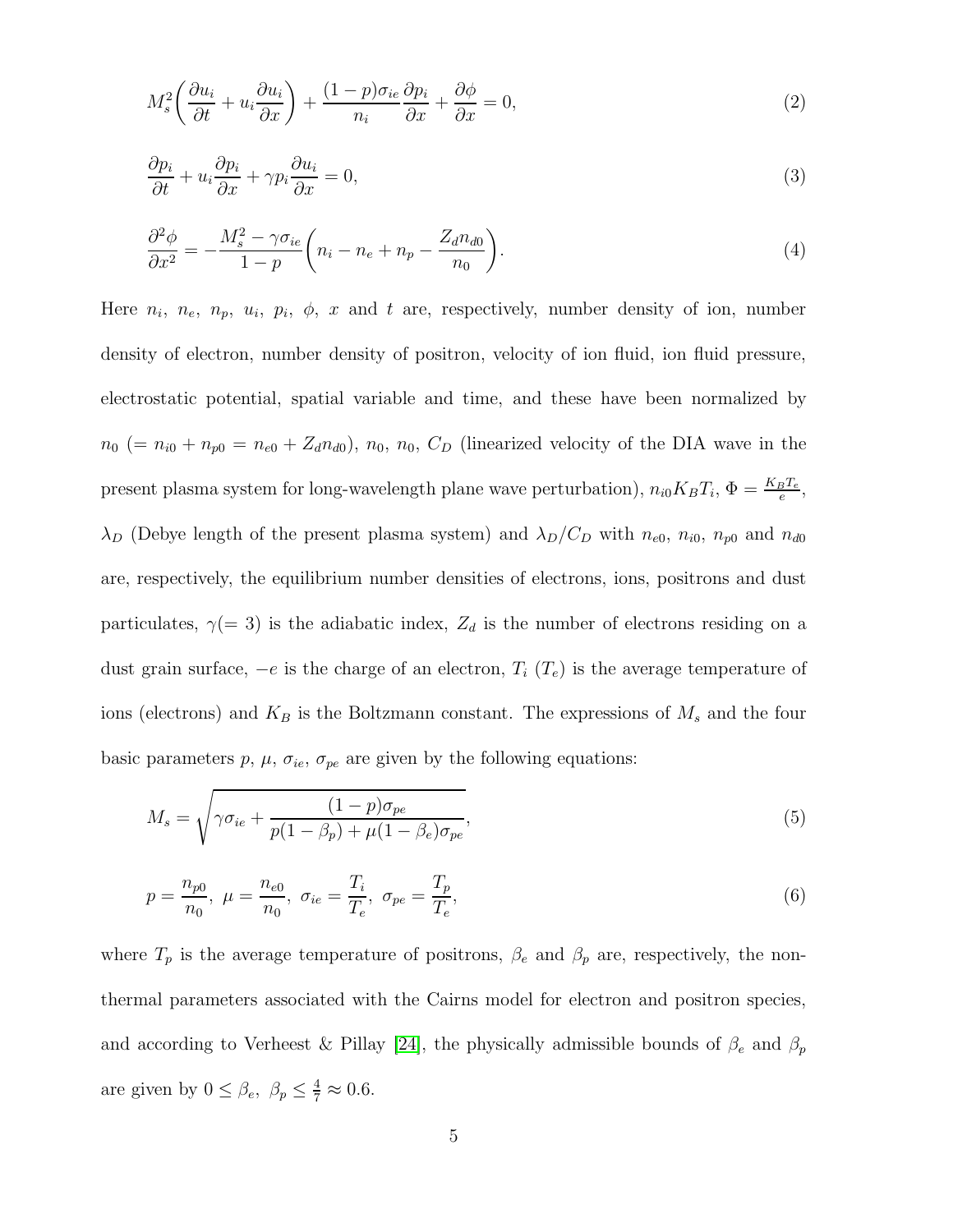It is important to note that the equations [\(2\)](#page-4-0) and [\(4\)](#page-4-1) of the present paper are not same as the equatios (2) and (4) of Paul & Bandyopadhyay [\[17\]](#page-18-9) because the expression of  $M_s^2$  as given in the equation [\(5\)](#page-4-2) is not same as the equation (5) of Paul & Bandyopadhyay [\[17\]](#page-18-9). Although, the equations [\(1\)](#page-3-1) - [\(4\)](#page-4-1) of the present paper are, respectively, same as the equations (1) - (4) of Paul & Bandyopadhyay [\[17\]](#page-18-9) if we put  $\beta_p = 0$ .

Under the above-mentioned normalization of the dependent variables, the number density of nonthermally distributed electrons and positrons are, respectively, given by

$$
n_e = \mu (1 - \beta_e \phi + \beta_e \phi^2) e^{\phi},\tag{7}
$$

$$
n_p = p \left[ 1 + \beta_p \left( \frac{\phi}{\sigma_{pe}} \right) + \beta_p \left( \frac{\phi}{\sigma_{pe}} \right)^2 \right] e^{-\phi/\sigma_{pe}},\tag{8}
$$

The above equations are supplemented by the following unperturbed charge neutrality condition

$$
n_{i0} + n_{p0} = n_{e0} + Z_d n_{d0}.
$$
\n<sup>(9)</sup>

To investigate the steady state arbitrary amplitude DIA solitary structures, we consider the transformation  $\xi = x - Mt$ , where M is the dimensionless velocity of the wave frame normalized by the linearized DIA speed  $(C_D)$  for long-wavelength plane wave perturbation. Using this transformation and applying the boundary conditions:

$$
(n_i, p_i, u_i, \phi, \frac{d\phi}{d\xi}) \rightarrow (1-p, 1, 0, 0, 0)
$$
 as  $|\xi| \rightarrow \infty$ ,

we get the following energy integral:

<span id="page-5-0"></span>
$$
\frac{1}{2}\left(\frac{d\phi}{d\xi}\right)^2 + V(\phi) = 0,\tag{10}
$$

where

$$
V(\phi) = (M_s^2 - 3\sigma_{ie}) \left[ V_i + \frac{p}{1-p} \sigma_{pe} V_p - \frac{\mu}{1-p} V_e - \frac{1-\mu}{1-p} V_d \right],
$$
\n(11)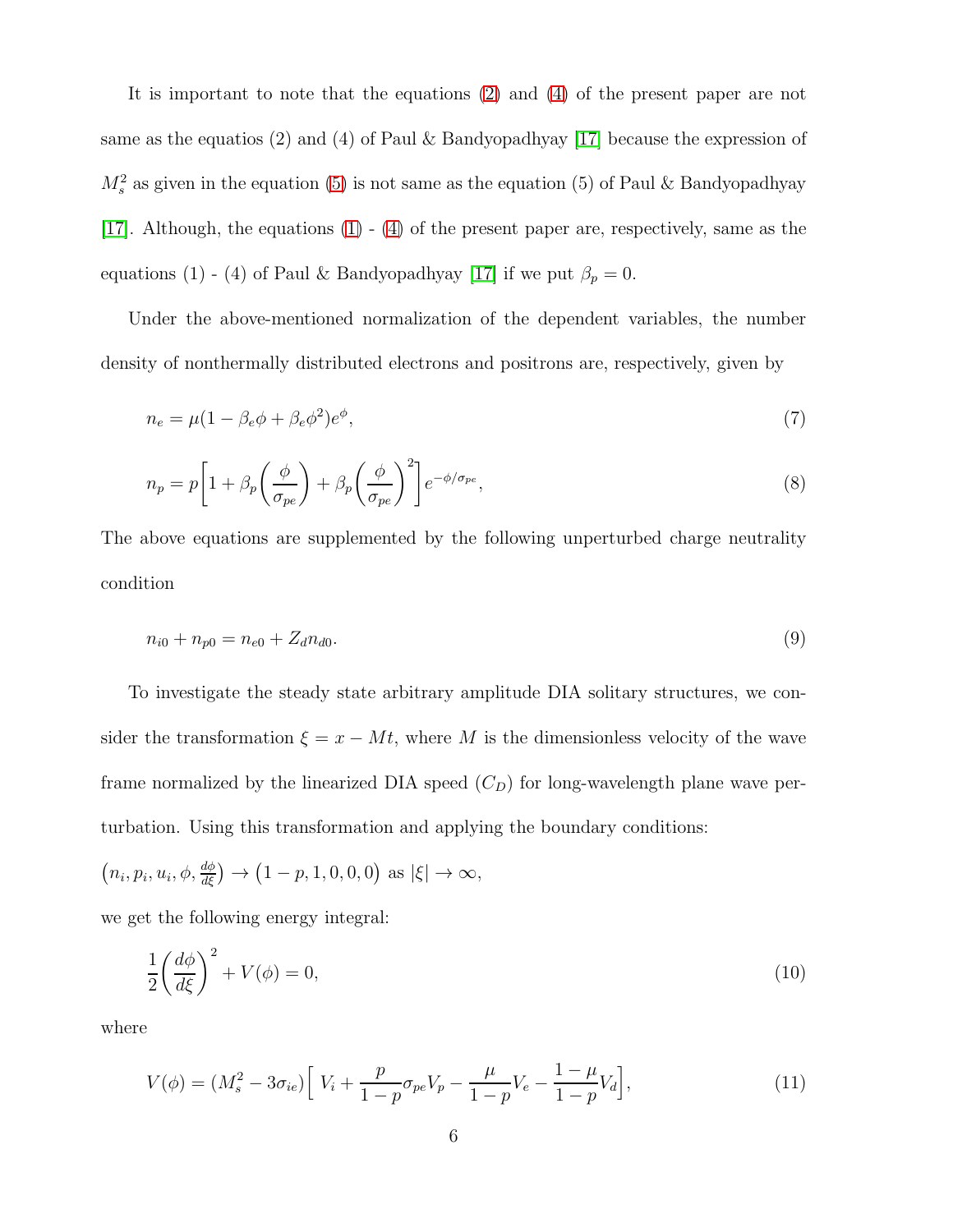$$
V_i = M^2 M_s^2 + \sigma_{ie} - N_i \Big[ M^2 M_s^2 + 3\sigma_{ie} - 2\phi - 2\sigma_{ie} N_i^2 \Big],\tag{12}
$$

<span id="page-6-0"></span>
$$
N_i = \frac{n_i}{1 - p} = \frac{MM_s\sqrt{2}}{(\sqrt{\Phi_M - \phi} + \sqrt{\Psi_M - \phi})},\tag{13}
$$

$$
\Phi_M = \frac{1}{2} \left( M M_s + \sqrt{3 \sigma_{ie}} \right)^2,\tag{14}
$$

$$
\Psi_M = \frac{1}{2} \left( M M_s - \sqrt{3 \sigma_{ie}} \right)^2,\tag{15}
$$

$$
V_e = (1 + 3\beta_e - 3\beta_e\phi + \beta_e\phi^2)e^{\phi} - (1 + 3\beta_e),
$$
\n(16)

$$
V_p = (1 + 3\beta_p) - \left[1 + 3\beta_p + 3\beta_p \left(\frac{\phi}{\sigma_{pe}}\right) + \beta_p \left(\frac{\phi}{\sigma_{pe}}\right)^2\right] e^{-\phi/\sigma_{pe}},\tag{17}
$$

$$
V_d = \phi. \tag{18}
$$

According to Sagdeev [\[27\]](#page-19-3), for the existence of a positive (negative) potential solitary wave [PPSW] ([NPSW]) solution of [\(10\)](#page-5-0), we must have the following three conditions: (i)  $\phi = 0$  is the position of unstable equilibrium of a particle of unit mass associated with the energy integral [\(10\)](#page-5-0), i.e.,  $V(0) = V'(0) = 0$  and  $V''(0) < 0$ . (ii)  $V(\phi_m) = 0$ ,  $V'(\phi_m) > 0$  $(V'(\phi_m) < 0)$  for some  $\phi_m > 0$   $(\phi_m < 0)$ . This condition is responsible for the oscillation of the particle within the interval  $\min\{0, \phi_m\} < \phi < \max\{0, \phi_m\}$ . (iii)  $V(\phi) < 0$  for all  $0 < \phi < \phi_m$  ( $\phi_m < \phi < 0$ ). This condition is necessary to define the energy integral [\(10\)](#page-5-0) within the interval  $\min\{0, \phi_m\} < \phi < \max\{0, \phi_m\}$ . For the existence of a positive (negative) potential double layer [PPDL] ([NPDL]) solution of [\(10\)](#page-5-0), the second condition is replaced by  $V(\phi_m) = 0$ ,  $V'(\phi_m) = 0$ ,  $V''(\phi_m) < 0$  for some  $\phi_m > 0$  ( $\phi_m < 0$ ). This condition states that the particle cannot be reflected back from the point  $\phi = \phi_m$  to the point  $\phi = 0$ .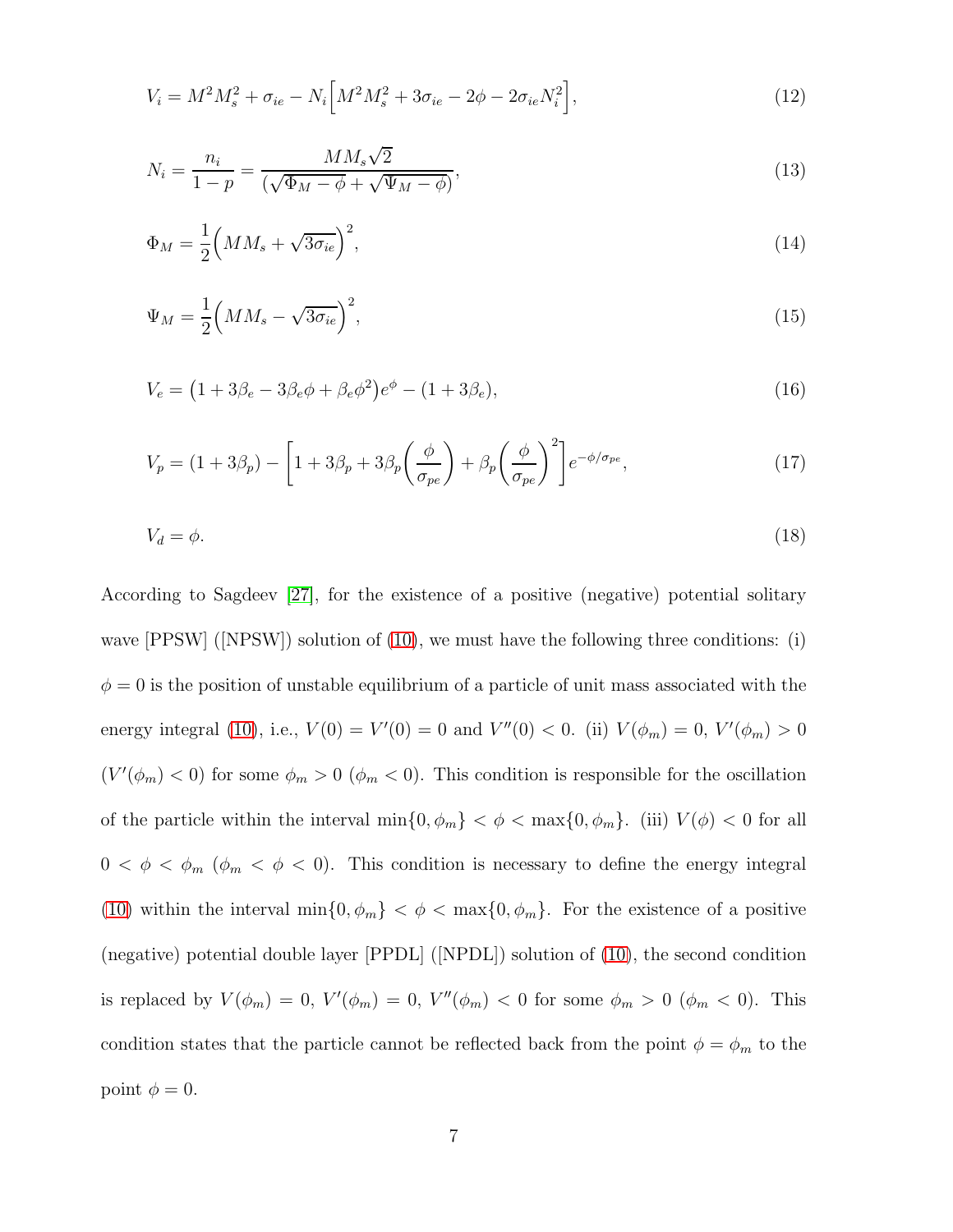Using the condition (i) we get,  $M > M_c = 1$ , i.e., the solitary structures start to exist just above the curve  $M = M_c = 1$ . From the equation [\(13\)](#page-6-0), we see that  $N_i$  is real if and only if  $\phi \leq \Psi_M$ . Using this condition and following the similar argument as given in the papers of Das *et al.* [\[25,](#page-19-4) [26\]](#page-19-5), we get an upper bound  $M_{max}$  of the Mach number M for the existence of all PPSWs. Here,  $M_{max}$  is the largest positive root of the equation  $V(\Psi_M) = 0$  subject to the condition  $V(\Psi_M) \geq 0$  for all  $M \leq M_{max}$ . Therefore, M assumes its upper limit  $M_{max}$  for the existence of all PPSWs when  $\phi$  tends to  $\Psi_M$ , i.e., when ion number density goes to maximum compression.

Using the conditions for the existence of NPDL (PPDL) and following the same argument of Das *et al.* [\[26\]](#page-19-5), we can easily develop an algorithm to find the Mach number  $M_{NPDL}$  ( $M_{PPDL}$ ) corresponding to a NPDL (PPDL) solution of the energy integral [\(10\)](#page-5-0). Now if both  $M_{max}$  and  $M_{PPDL}$  exist, then we have  $M_c < M_{PPDL} < M_{max}$  and for  $M_{PPDL} < M \leq M_{max}$ , we get PPSWs after the formation of PPDL, and consequently, the existence of positive potential supersolitons (PPSSs) (according to Dubinov & Kolotkov [\[18\]](#page-18-10)) is confirmed.

#### <span id="page-7-0"></span>3 Different existence domains

Figure [1\(](#page-20-0)a) - figure 1(f) are the qualitatively different existence domains with respect to  $\mu$ for different values of positron concentration  $p$  and the nonthermal parameters associated with the distribution functions of electrons and positrons. Figure  $2(a)$  - figure  $2(f)$  are the existence domains with respect to  $\beta (= \beta_e = \beta_p)$  for different values of p. In the above mentioned figures, P, N, S and C denote, respectively, the existence regions of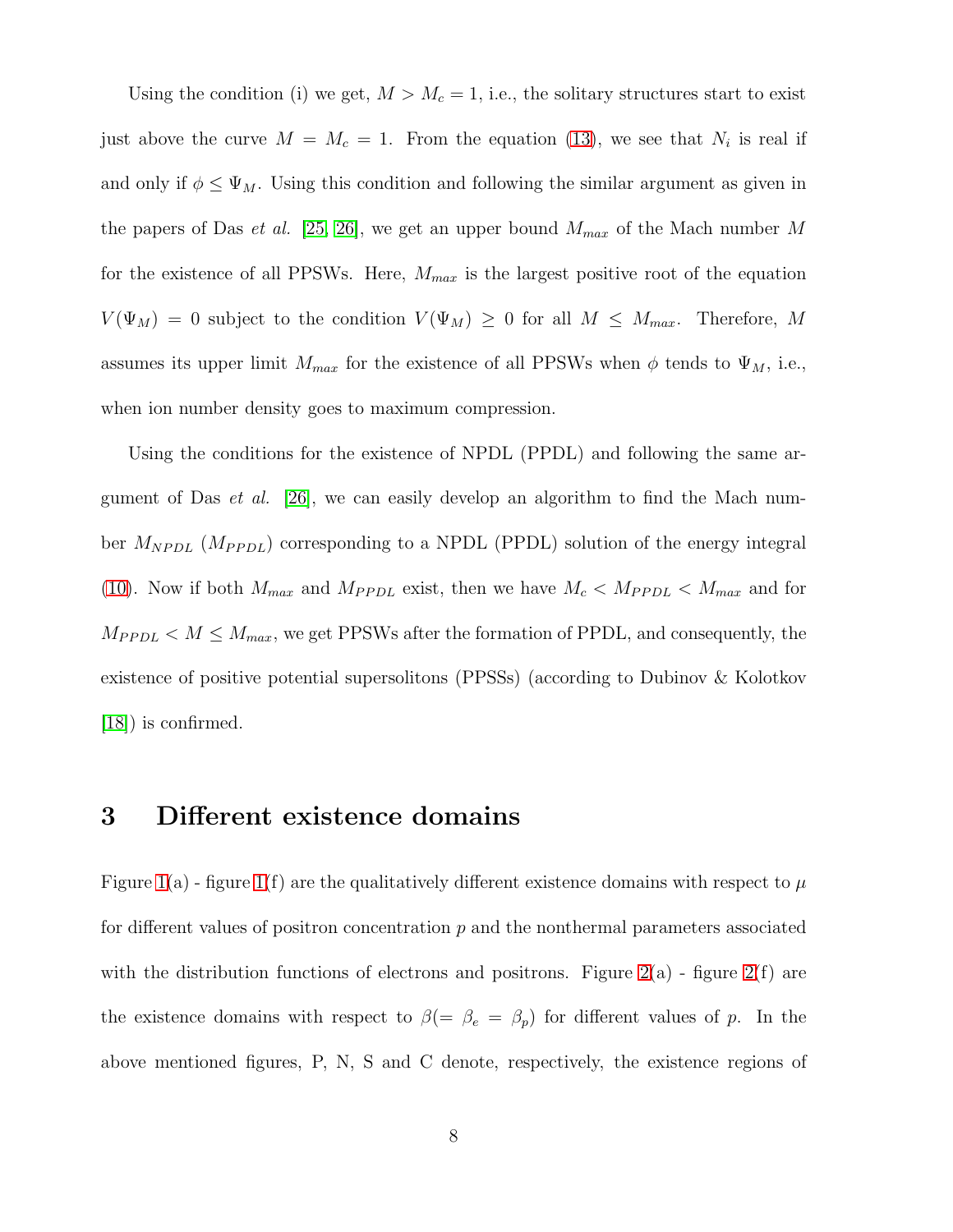PPSWs, NPSWs, PPSWs after the formation of PPDL and the region of coexistence of both PPSWs and NPSWs.

These figures are self-explanatory. For example, from figure [2\(](#page-21-0)c), we see that (i) the system supports PPSWs which are restricted by  $M_c < M \leq M_{max}$ . (ii) The system supports NPDLs along the curve  $M = M_{N P D L}$  and consequently, it supports NPSWs and the existence region of NPSWs is bounded by the curves  $M = M_c$  and  $M = M_{NPDL}$ . (iii) In between the cut-off values  $\beta^{(a)}(=0.282)$  and  $\beta^{(b)}(=0.294)$  of  $\beta$ , the system supports PPDL along the curve  $M = M_{PPDL}$ . But in this interval of  $\beta$  ( $\beta^{(a)} < \beta < \beta^{(b)}$ ), we have  $M_{PPDL} < M_{max}$ , i.e., there exist PPSWs after the formation of PPDLs if the Mach number M is restricted by  $M_{PPDL} < M \leq M_{max}$ . Consequently, in this region, the existence of PPSSs is confirmed.

In figure  $1(a)$  we see that there is no qualitative change in the existence domain with respect to  $\mu$  for the variation of  $\beta_p$ . The existence region of NPSWs bounded by the curves  $M = M_c$  and  $M = M_{NPL}$  and the existence region of PPSWs bounded by the curves  $M = M_c$  and  $M = M_{max}$ , both decrease with increasing  $\beta_p$ . On the other hand, figure [1\(](#page-20-0)b) shows that for increasing  $\beta_p$ , the existence region of PPSWs bounded by the curves  $M = M_c$  and  $M = M_{max}$  decreases whereas the existence region of NPSWs increases.

From figure [1\(](#page-20-0)c) we see that whenever  $\beta_p = 0$ , the system supports PPSSs whereas it does not support any negative potential solitary structure (see also figure 4(a) of Paul & Bandyopadhyay [\[17\]](#page-18-9)). But with the increment in  $\beta_p$ , the existence region of PPSSs decreases and if  $\beta_p$  exceeds a cut-off value then the system does not support any PPSS. For further increment in  $\beta_p$ , we see that the system starts to support NPDLs along the curve  $M = M_{NPDL}$  if  $\beta_p$  exceeds another cut-off value. Consequently, it supports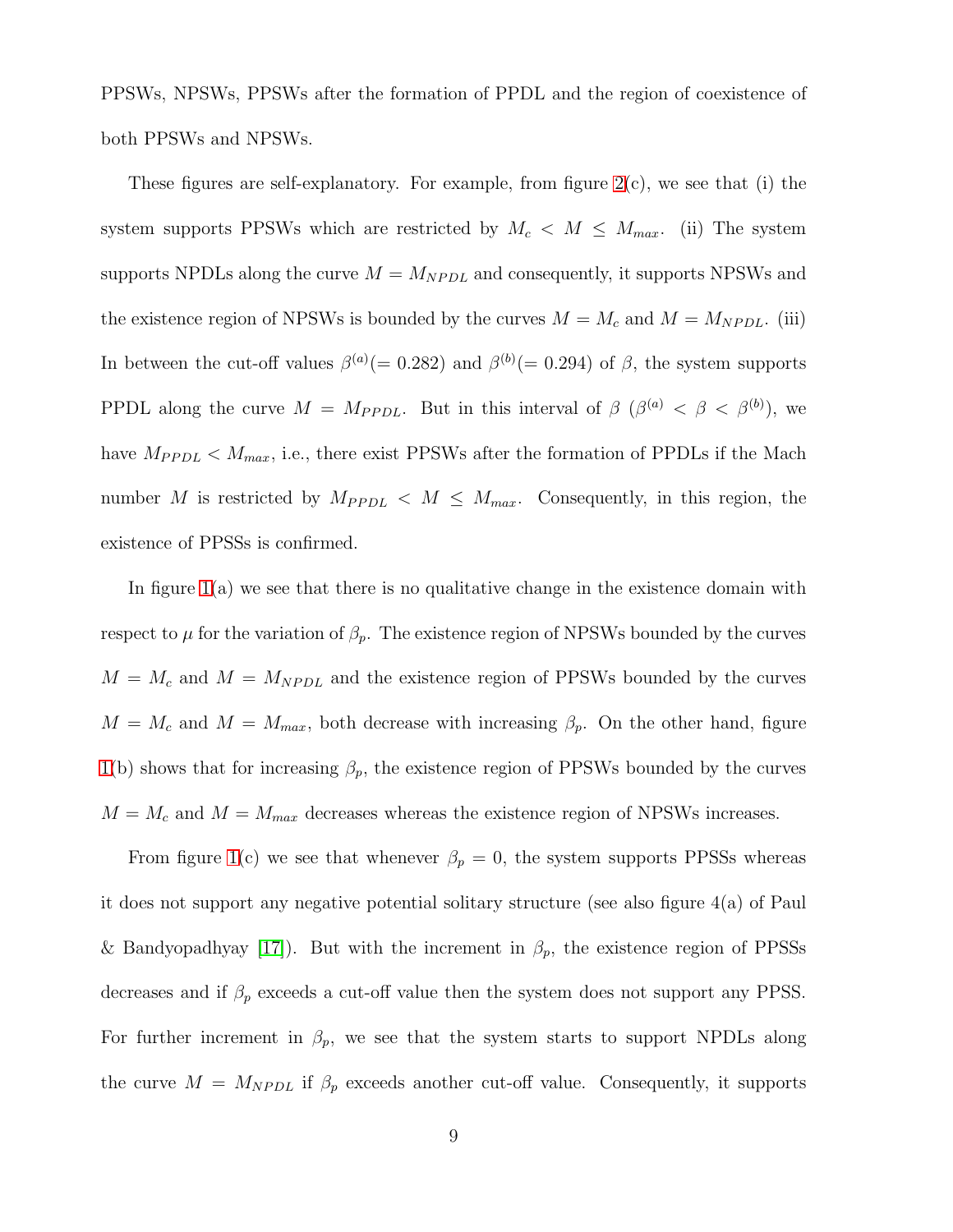NPSWs. There also exists a region of coexistence of solitary waves of both polarities and this coexistence region is bounded by the curves  $M = M_c$ ,  $M = M_{NPDL}$  and  $M = M_{max}$ (see figure  $1(d)$ ).

Now, for isothermal positrons, the system does not support any negative potential solitary structure for any  $\mu$  with  $\beta_e = 0.15$ ,  $p = 0.03$  and  $\sigma_{ie} = \sigma_{pe} = 0.9$  (see figure 6(a) of Paul & Bandyopadhyay [\[17\]](#page-18-9)). But for nonthermal positrons, the system supports NPDLs along the curve  $M = M_{NPDL}$  and consequently, it supports NPSWs and coexistence of solitary waves of both polarities (see figure [1\(](#page-20-0)e)). For increasing  $\beta_p$ , the region of existence of NPSWs increases whereas the existence region of PPSWs decreases.

Figure 8(a) of Paul & Bandyopadhyay [\[17\]](#page-18-9) shows that for isothermal positrons, the system does not support any PPSS for any physically admissible value of  $\mu$  when  $\beta_e = 0.1$ ,  $p = 0.07$  and  $\sigma_{ie} = \sigma_{pe} = 0.9$ . But figure [1\(](#page-20-0)f) of the present paper shows that for nonthermal positrons the system supports PPSSs and the region of existence of PPSSs increases with increasing  $\beta_p$ . Similarly, for isothermal positrons, the system does not support PPSSs (see figure 10 of Paul & Bandyopadhyay [\[17\]](#page-18-9)) whereas for nonthermal positrons the system supports PPSSs and the region of existence of PPSSs increases with increasing  $\beta_p$  for  $\beta_e = 0.3$ ,  $p = 0.2$ ,  $\sigma_{ie} = \sigma_{pe} = 0.9$  and for any  $\mu > 0$ .

Now, we discuss the existence domains with respect to  $\beta(=\beta_e=\beta_p)$  for a fixed value of  $\mu$  and different values of p starting from  $p = 0.00001$ . Although the figure [2\(](#page-21-0)a) corresponds to the existence domain for  $p = 0.00001$  with  $\mu = 0.2$  but qualitatively it represents the existence domain or compositional parameter space for any p lying within  $0 < p \le p^{(a)}$ . Similarly, figure [2\(](#page-21-0)b), 2(c), 2(d) and figure 2(e) represent the existence domains for any  $p$ lying within  $p^{(a)} < p \le p^{(b)}$ ,  $p^{(b)} < p \le p^{(c)}$ ,  $p^{(c)} < p \le p^{(d)}$  and  $p^{(d)} < p \le p^{(e)}$  respectively.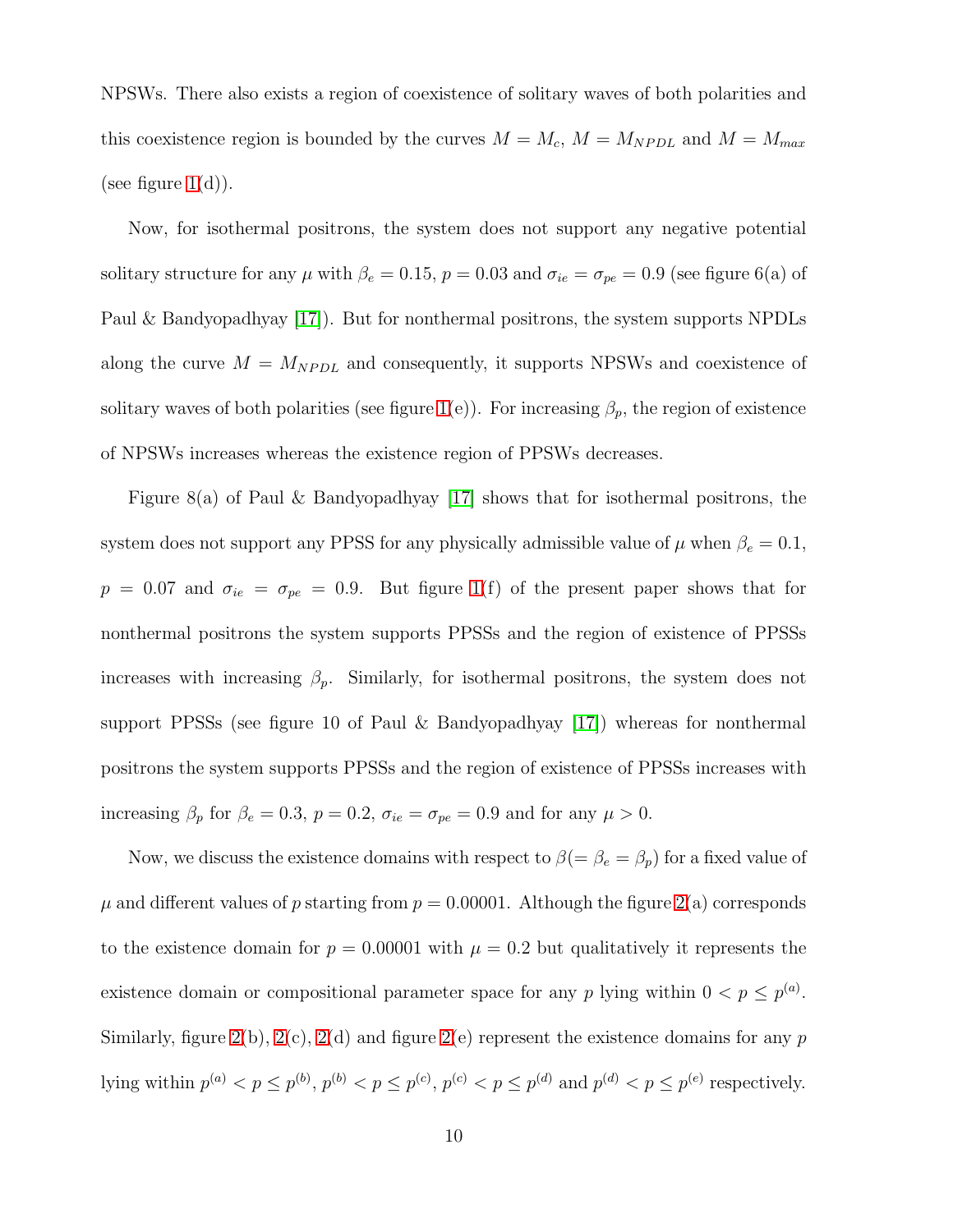Finally, figure [2\(](#page-21-0)f) stands for the existence domain for any  $p > p^{(e)}$ . For  $\mu = 0.2$  with  $\sigma_{ie} = \sigma_{pe} = 0.9$ , the values of  $p^{(a)}$ ,  $p^{(b)}$ ,  $p^{(c)}$ ,  $p^{(d)}$  and  $p^{(e)}$  are, respectively, 0.003, 0.026, 0.047, 0.097 and 0.182.

Thus figures  $2(a) - 2(f)$  $2(a) - 2(f)$  $2(a) - 2(f)$  show that for a fixed value of  $\mu$  whenever p lies in the interval  $0 < p \le p^{(a)}$ , the system supports NPDLs along the curve  $M = M_{NPDL}$  for any physically admissible value of  $\beta(=\beta_e = \beta_p)$ . The system also supports coexistence of solitary waves of both polarities for a certain interval of  $\beta$  as shown in figure [2\(](#page-21-0)a). Now, in this interval of  $p$ , if we increase  $p$ , the existence region of NPSWs decreases whereas the existence region of PPSWs bounded by the curves  $M = M_c$  and  $M = M_{max}$  increases. Thus, for  $p^{(a)} < p \leq p^{(b)}$ , we have two cut-off values of  $\beta$ , viz.,  $\beta_1$  and  $\beta_2$  such that the system supports only PPSWs in  $0 < \beta \leq \beta_1$ , coexistence of both NPSWs and PPSWs in  $\beta_1 < \beta \leq \beta_2$  and only NPSWs for  $\beta > \beta_2$  (see figure [2\(](#page-21-0)b)). For  $p^{(b)} < p \leq p^{(c)}$ , the system starts to support PPDL along the curve  $M = M_{PPDL}$  whenever  $\beta$  lies in the interval  $\beta^{(a)}(= 0.282) < \beta < \beta^{(b)}(= 0.294)$ . Furthermore, in  $\beta^{(a)} < \beta < \beta^{(b)}$ ,  $M_{PPDL} < M_{max}$ and consequently, in this region of parameter space, the system supports PPSWs after the formation of PPDL and hence the existence of PPSSs is confirmed (see figure  $2(c)$ ). For  $p^{(c)} < p \le p^{(d)}$ , although the system supports PPSWs, NPSWs, PPDLs, NPDLs and PPSSs but it does not support coexistence of solitary waves of both polarities (see figure [2\(](#page-21-0)d)). In this interval of p, i.e., in  $p^{(c)} < p \le p^{(d)}$ , if we again increase p, then the existence region of NPSWs decreases whereas the existence region of PPSWs bounded by the curves  $M = M_c$  and  $M = M_{PPDL}$  increases. For  $p^{(d)} < p \leq p^{(e)}$ , the system does not support negative potential solitary structures anymore but it supports PPDL and  $M_{PPDL} < M_{max}$  (see figure [2\(](#page-21-0)e)). Again, in this interval of p, the existence region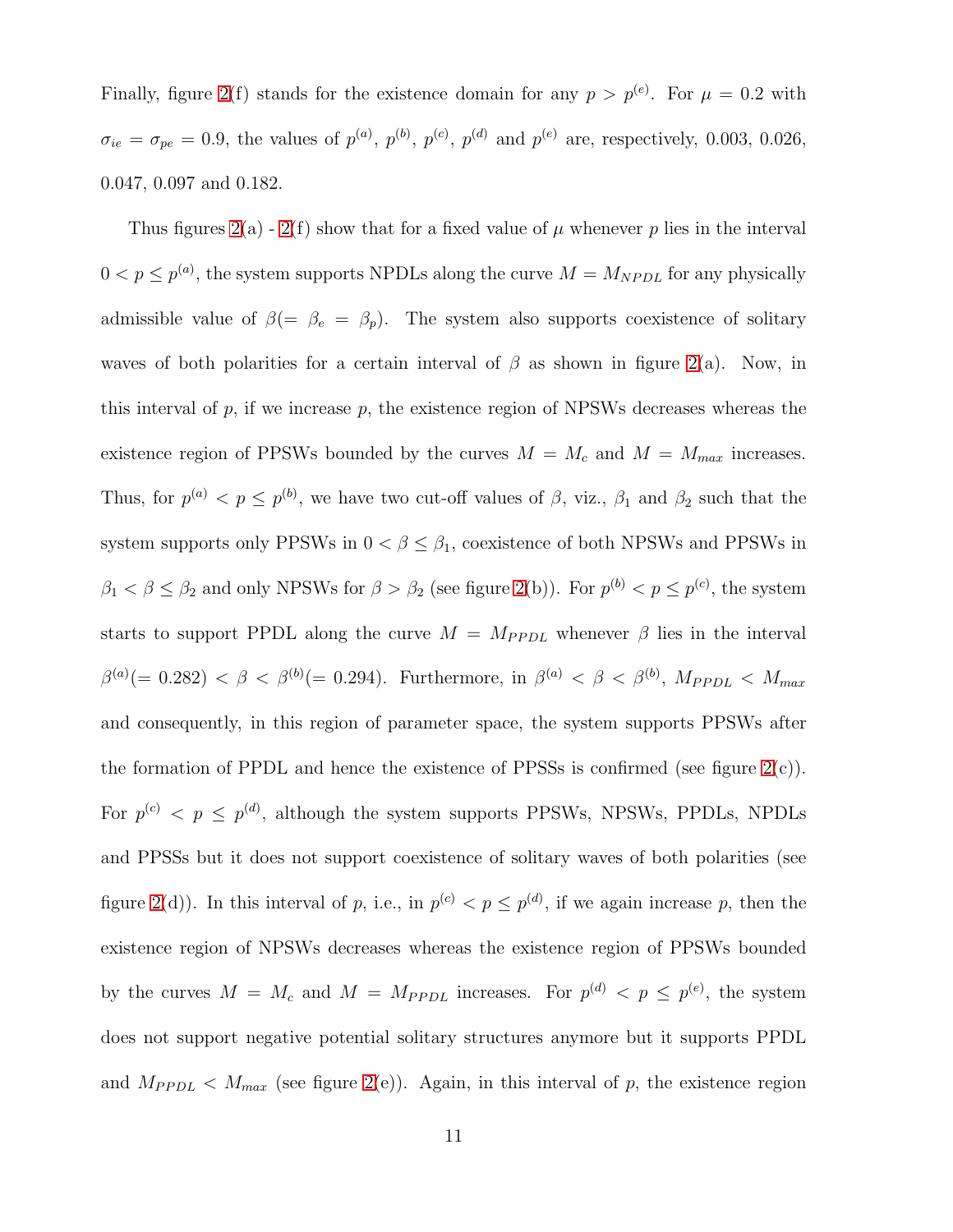of PPSWs bounded by the curves  $M = M_c$  and  $M = M_{PPDL}$  decreases for increasing p and as a result, the existence region of the positive potential solitons after the formation of double layer decreases and finally, disappears from the system for  $p > p^{(e)}$ . Figure [2\(](#page-21-0)f) shows that for  $p > p^{(e)}$ , the system supports only PPSWs bounded by the curves  $M = M_c$ and  $M = M_{max}$  for any physically admissible value of  $\beta$ .

#### <span id="page-11-0"></span>4 Phase Portraits of different solitary structures

Differentiating the energy integral [\(10\)](#page-5-0) with respect to  $\phi$ , we get

$$
\frac{d^2\phi}{d\xi^2} + V'(\phi) = 0.\tag{19}
$$

This equation is equivalent to the following system of differential equations

<span id="page-11-1"></span>
$$
\frac{d\phi_1}{d\xi} = \phi_2 \ , \ \frac{d\phi_2}{d\xi} = -V'(\phi_1) \ , \tag{20}
$$

where  $\phi_1 = \phi$ . In the present paper, we have considered the supersoliton structures that occur beyond double layers with the help of qualitatively different existence domains. Now, we explain their different unusual shapes with the help of phase portraits of the system of coupled equations [\(20\)](#page-11-1) in the  $\phi_1 - \phi_2$  plane.

To describe the existence and the unusual shape of PPSSs, we consider figure [3](#page-22-0) - figure [6](#page-24-0) and figure [8,](#page-25-0) where we have used the existence domain as shown in figure  $1(f)$  to determine the Mach numbers for the formation of PPSSs. To draw the phase portraits of the coexistence of solitons of both polarities as shown in figure [9,](#page-26-0) we have used the existence domain with respect to  $\mu$  for  $p = 0.01$ ,  $\beta_e = 0.1$  and  $\beta_p = 0.1$  with  $\sigma_{ie} = \sigma_{pe} = 0.9$ to determine the Mach numbers for the coexistence of solitons of both polarities.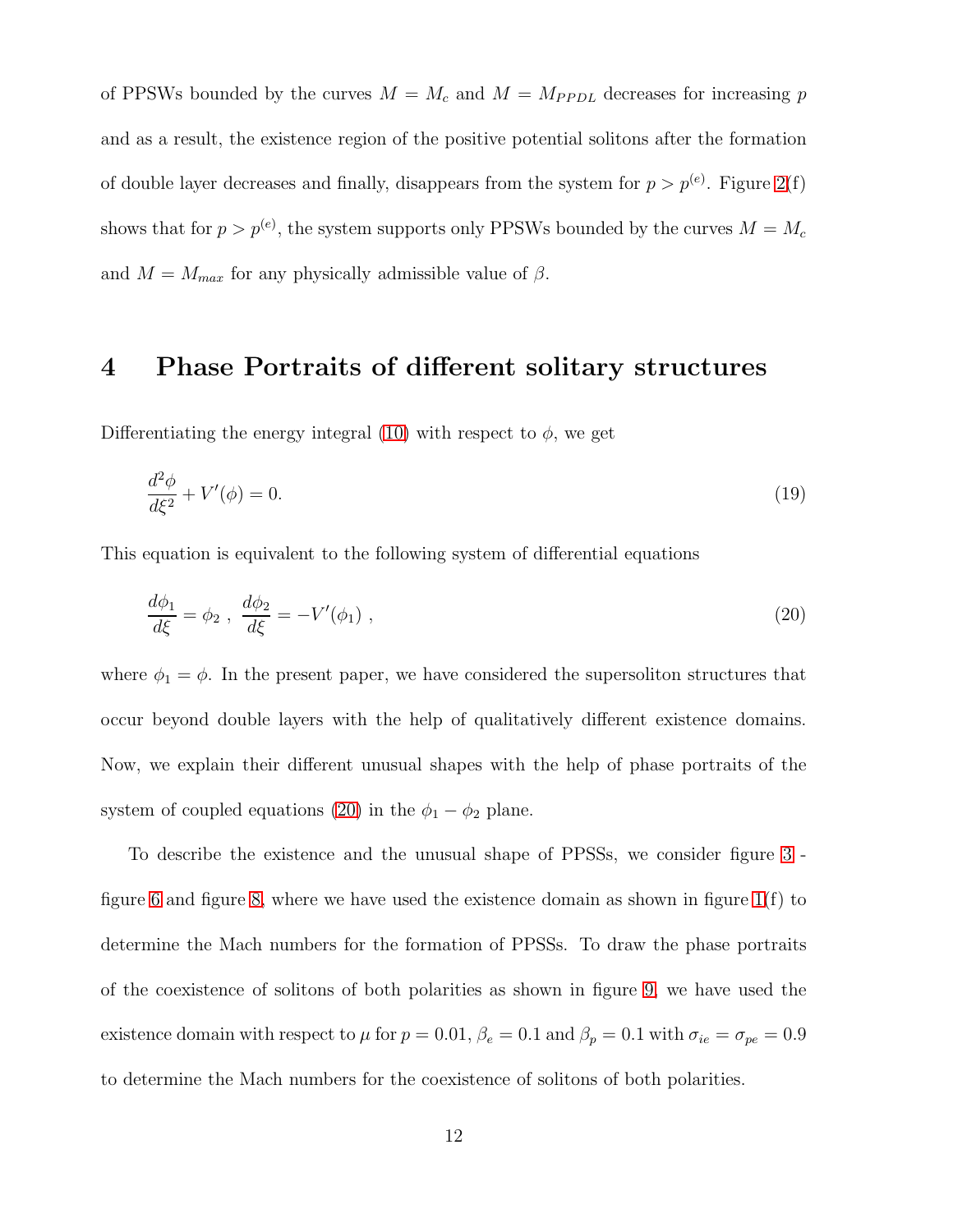In figure [3](#page-22-0) - figure [6](#page-24-0) and in figure [9,](#page-26-0)  $V(\phi)$  is plotted against  $\phi$  in the upper panel (or marked as (a)) of each figure. The lower panel (or marked as (b)) of each figure shows the phase portrait of the system [\(20\)](#page-11-1). In these figures, we have used the values of the parameters as indicated in the figures with  $\sigma_{pe} = \sigma_{ie} = 0.9$ . The curve  $V(\phi)$  and the phase portrait have been drawn on the same horizontal axis  $\phi(=\phi_1)$ . The small solid circle corresponds to a saddle point whereas the small solid star indicates an equilibrium point other than saddle point of the system [\(20\)](#page-11-1). It is simple to check that each maximum (minimum) point of  $V(\phi)$  corresponds to a saddle point (an equilibrium point other than a saddle point) of the system [\(20\)](#page-11-1).

From these figures, we see that there is a one-one correspondence between the separatrix of the phase portrait as shown with a heavy blue line in the lower panel with the curve  $V(\phi)$  against  $\phi$  of the upper panel. Again, it is important to note that the origin  $(0, 0)$  is always a saddle point of the system  $(20)$  and the separatrix corresponding to a solitary structure appears to start and end at the saddle point (0,0). The separatrix corresponding to a solitary structure is shown with a heavy blue line whereas other separatrices (if exist) are shown by green lines. The closed curve about an equilibrium point (other than a saddle point) contained in at least one separatrix indicates the possibility of the periodic wave solution about that fixed point. For example, the closed curves (red lines) of figure [3\(](#page-22-0)b) about the fixed point (0.54,0) lying within the separatrix indicate the possibility of the periodic wave solutions about the fixed point (0.54,0).

Figure [3\(](#page-22-0)a) shows the existence of a PPSW before the formation of PPDL and figure [3\(](#page-22-0)b) shows that the corresponding phase portrait contains only one saddle at the origin and a non-zero equilibrium point. Consequently, there exists only one separatrix that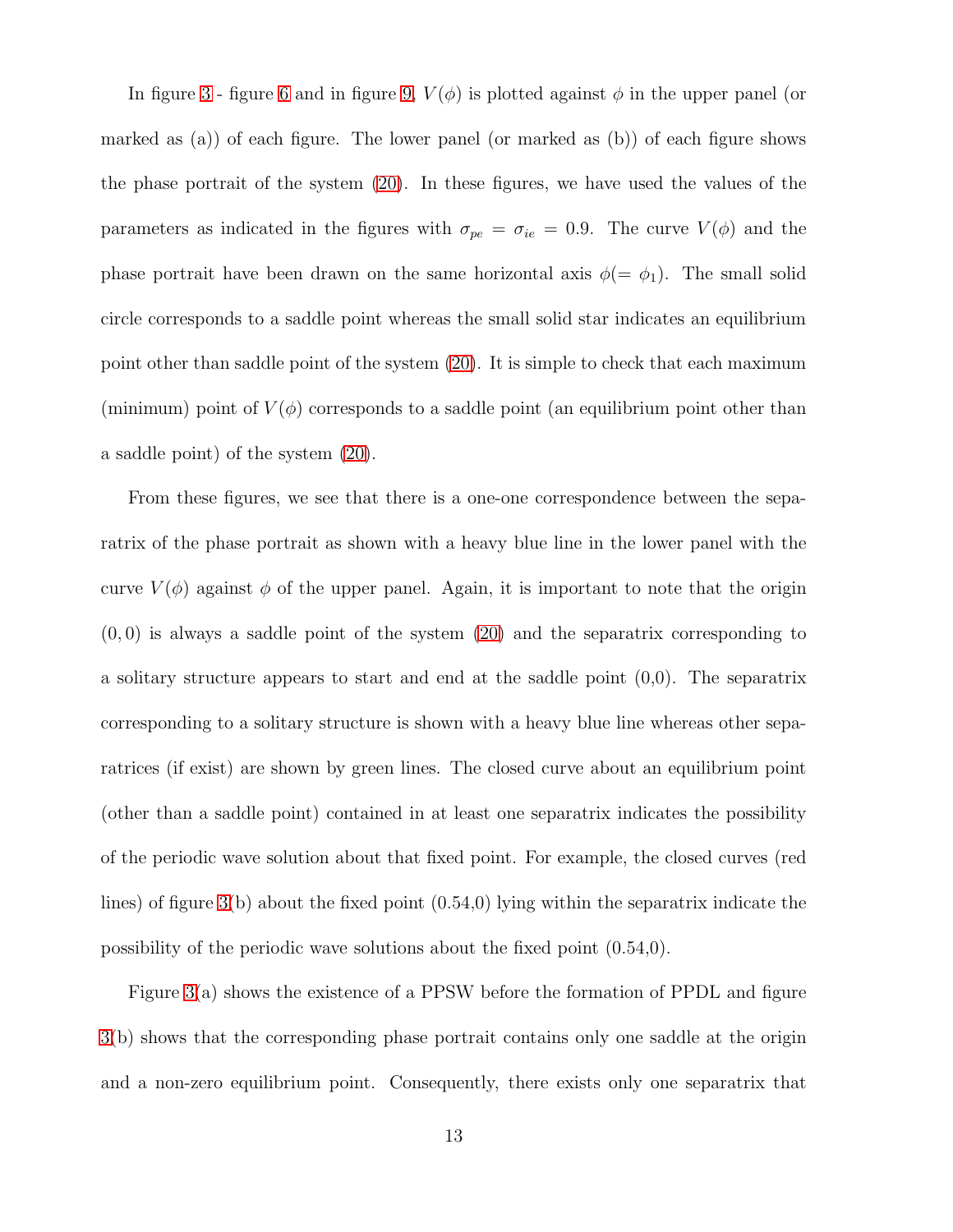appears to start and end at the origin enclosing a non-saddle fixed point. More precisely, the trajectory corresponding to the separatrix approaches the origin as  $\xi \to \pm \infty$ . It is also important to note that a separatrix corresponding to a solitary structure does not correspond to a periodic solution because for this case, the trajectory takes forever trying to reach a saddle point. In fact, this is the reason that a pseudo-particle associated with the energy integral [\(10\)](#page-5-0) takes an infinite long time to move away from its unstable position of equilibrium and then it continues its motion until  $\phi$  takes the value  $\phi_m(>0)$ , where  $V(\phi_m) = 0$  and  $V'(\phi_m) > 0$  and again it takes an infinite long time to come back its unstable position of equilibrium [\[28\]](#page-19-6). Similarly, figure [5](#page-24-1) confirms the existence of a PPSW after the formation of PPDL.

From the phase portraits as given in figure  $3(b)$  and figure  $5(b)$ , we see that there is no qualitative difference between these two phase portraits. Again, according to Dubinov  $\&$ Kolotkov [\[18\]](#page-18-10), the separatrix corresponding to a supersoliton envelopes one or several inner separatrices and several equilibrium points. So, according to Dubinov  $\&$  Kolotkov [\[18\]](#page-18-10), figure [5\(](#page-24-1)b) does not correspond to a supersoliton. But figure [7](#page-25-1) shows that there is a finite jump between the amplitudes of solitons before and after the formation of double layer. To explain this fact, we first of all consider the phase portrait corresponding to a double layer solution as given in figure [4\(](#page-23-0)b). Although figure 4(a) shows that the curve  $V(\phi)$ crosses the  $\phi$ -axis at the point  $\phi = 1.27$  (approximately) but if we enlarge the figure [4\(](#page-23-0)a) in the neighbourhood of the point  $\phi = 1.27$  then we see that  $V(1.27) = 0$ ,  $V'(1.27) = 0$ and  $V''(1.27) < 0$ . Consequently, we have a double layer solution of the energy integral  $(10)$  with  $(0, 0)$  and  $(1.27, 0)$  are two saddle points of the dynamical system  $(20)$ . Figure [4\(](#page-23-0)b) shows that the separatrix corresponding to the double layer solution appears to pass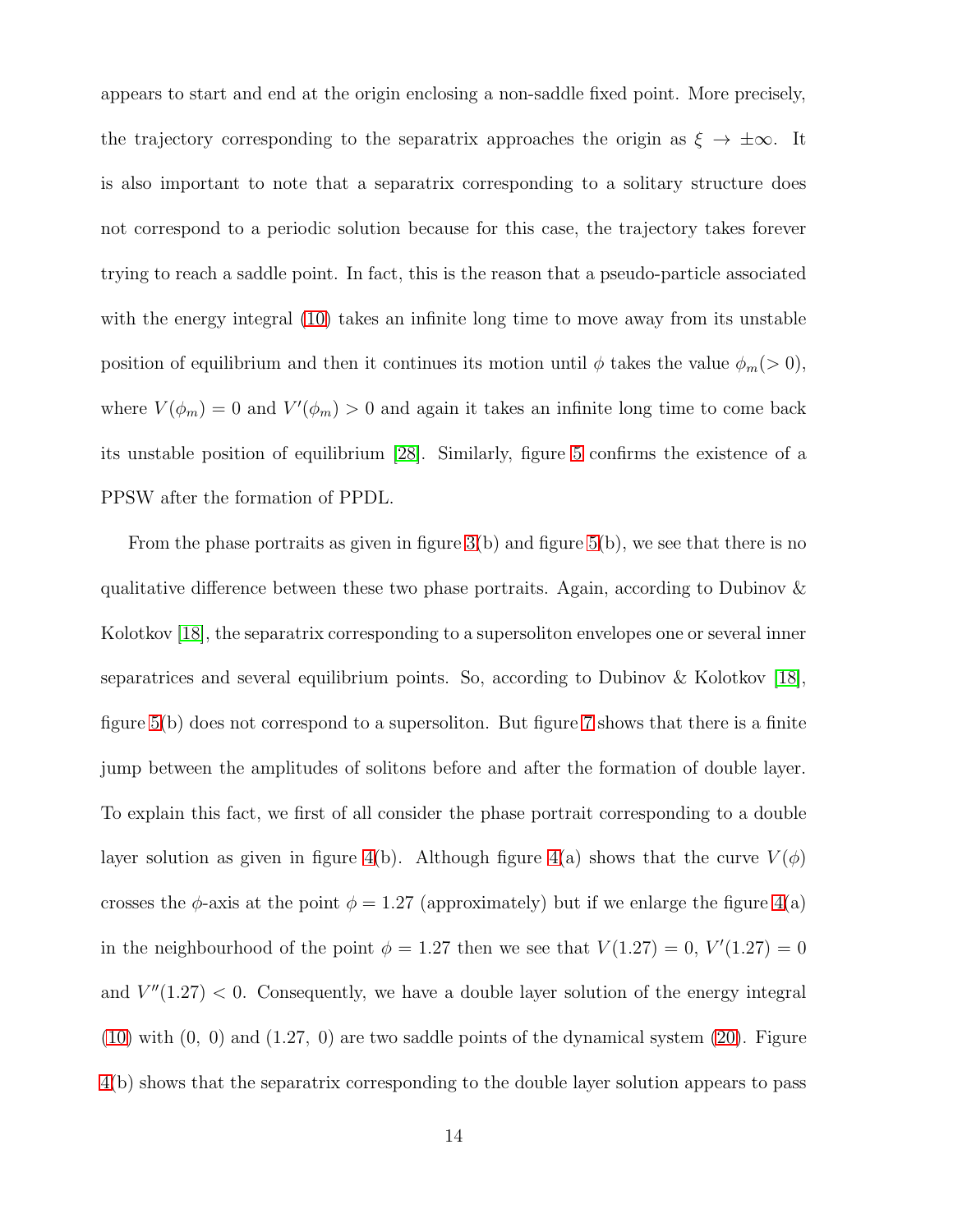through two saddle points and it encloses another two equilibrium points. If both the saddle points exist after a small increment of M from  $M = M_{PPDL}$  then the separatrix appears to pass through the origin encloses an inner sparatrix through a non-zero saddle and at least two equilibrium points as shown in the lower panel of figure [6.](#page-24-0) Therefore, according to the definition of supersoliton (Dubinov and Kolotkov [\[18\]](#page-18-10)), we see that for the same set of values of the parameters,  $M = M_{PPDL} + 0.0017$  defines a supersoliton whereas  $M = M_{PPDL} + 0.004$  does not define a supersoliton. But in both the cases we have a finite jump between the amplitudes of solitons after and before the formation of double layer. To make a clear difference between the solitary structures given in figure [5\(](#page-24-1)b) and the lower panel of figure [6](#page-24-0) for  $M = M_{PPDL} + 0.004$  and  $M = M_{PPDL} + 0.0017$ respectively, we consider figure [8.](#page-25-0) In this figure, we draw the saddle and other equilibrium points of the system [\(20\)](#page-11-1) on the  $\phi(=\phi_1)$ -axis for increasing values of M starting from  $M = M_{PPDL} + 0.0001$ . This figure shows that for increasing values of M the distance between the non-zero saddle and the non-saddle fixed point nearest to the origin decreases and ultimately both of them disappear from the system. Finally, the system contains only one saddle at the origin and a non-zero equilibrium point. Consequently, only one separatrix enclosing the non-saddle fixed point is possible that appears to pass through the saddle at the origin. So, the existence of a soliton after the formation of a double layer confirms the existence of a sequence of supersolitons and there exists a critical value  $M_{cr}$ of the Mach number  $M$  such that for the existence of supersolitons after the formation of a double layer we must have  $M_{PPDL} < M < M_{cr}$  whereas for  $M_{cr} \leq M < M_{max}$ , we get soliton like structures after the formation of a double layer. Thus, figure [8](#page-25-0) clearly shows the transition between soliton and supersoliton structures after the formation of a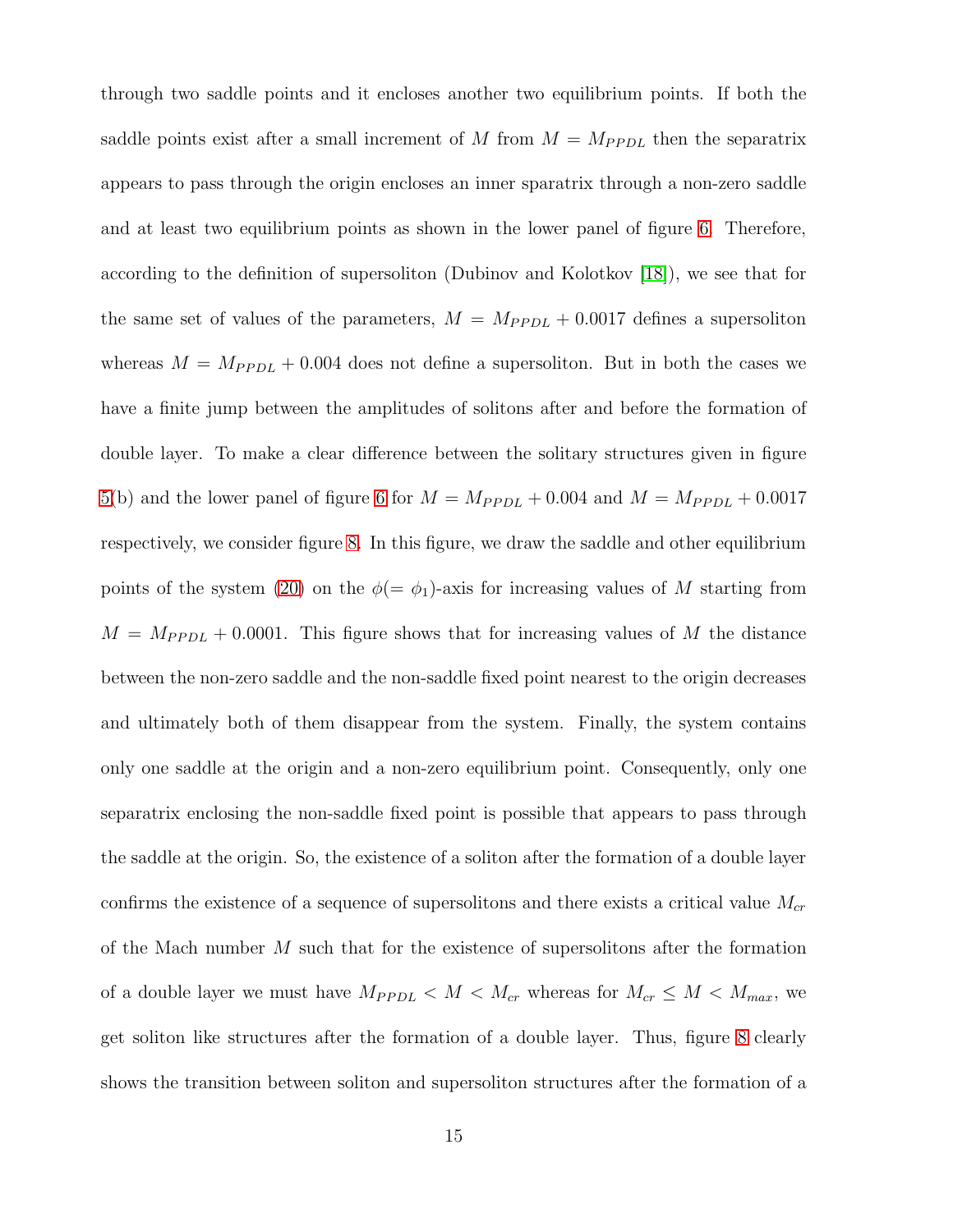double layer. But it is important to note that there is always a finite jump between the amplitudes of solitons before and after the formation of double layer.

From the lower panel of figure [9,](#page-26-0) we see that there are two separatrices. The separatrix as shown by a heavy blue line corresponds the coexistence of solitons of both polarities and this separatrix is contained in another separatrix as shown with a green line. There exist infinitely many closed curves between these two separatrices and each of these closed curves corresponds to a super-nonlinear periodic wave as shown in figure  $5(c)$  and figure 6(c) in the paper of Dubinov *et al.* [\[7\]](#page-17-6) for a dusty plasma system. However, further investigation of the super-nonlinear periodic wave solutions of the energy integral [\(10\)](#page-5-0) is beyond the scope of this paper.

### <span id="page-15-0"></span>5 Conclusions

In the present work, we have carried out a systematic investigation on the nature of existence of different DIA solitary structures in an unmagnetized dusty plasma consisting of negatively charged static dust grains, adiabatic warm ions, Cairns distributed nonthermal electrons and positrons with the help of existence domains and phase portraits. It is observed that the system supports PPDLs, NPDLs, coexistence of solitary waves of both polarities and PPSSs. All these solitary structures have also been observed when the nonthermal parameter associated with the velocity distribution function of positrons is same as that of electrons. The qualitative and the quantitative changes in the existence domains of different solitary structures which occur for the presence of nonthermal positrons have been discussed in comparison with the results of Paul & Bandyopadhyay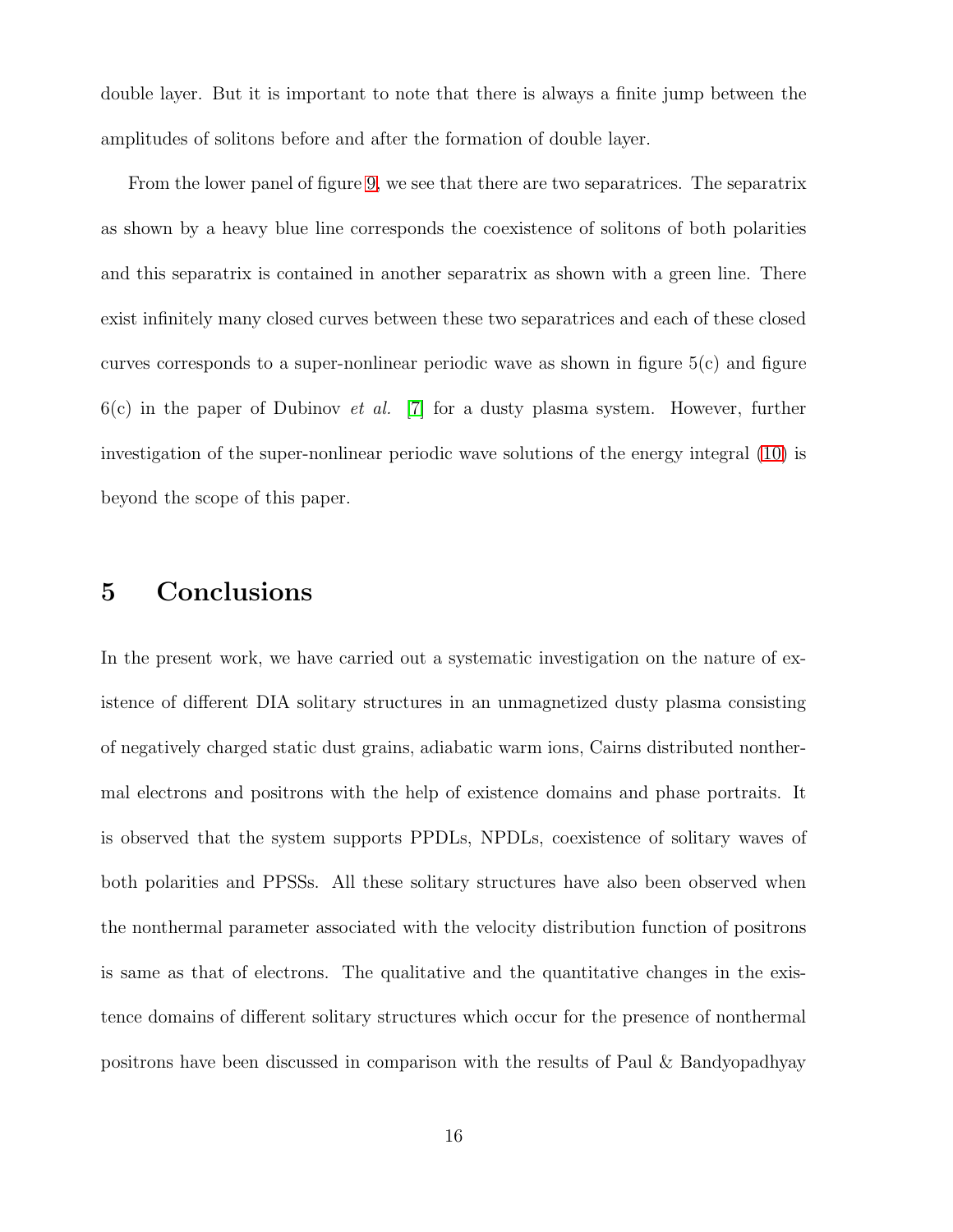[\[17\]](#page-18-9).

For fixed values of p,  $\mu$ ,  $\beta_e$ ,  $\sigma_{ie}$  and  $\sigma_{pe}$  we have the following observations. For increasing  $\beta_p$ , (i) the amplitude of NPSWs decreases (see figure [10\(](#page-26-1)a)); (ii) the amplitude of NPDLs remains unchanged (see figure [10\(](#page-26-1)b)); (iii) the amplitude of PPSWs bounded by the curves  $M = M_c$  and  $M = M_{max}$  increases (see figure [10\(](#page-26-1)c)); (iv) the amplitude of PPDLs decreases (see figure [10\(](#page-26-1)d)). (v) It can also be checked that the amplitude of PPSWs bounded by the curves  $M = M_c$  and  $M = M_{PPDL}$  decreases with increasing  $\beta_p$ .

A clear scenario of the DIA solitary structures observed in the present investigation has been discussed with the help of phase portraits of the dynamical system corresponding to the DIA solitary structures, giving a special emphasis on the formation of supersolitons. The limitations of the formation of supersolitons have been pointed out through phase portraits. Figure [8](#page-25-0) clearly indicates the limitation for the formation of PPSSs. The same figure (figure [8\)](#page-25-0) and the existence of at least one PPSW after the formation of the PPDL (figure [5\)](#page-24-1) indicate the existence of a sequence of supersolitons. Again, there is always a jump type discontinuity between the amplitudes of solitons before and after the formation of double layer (figure [7\)](#page-25-1). In our earlier paper [\[17\]](#page-18-9), we claimed that the occurrence of soliton after the formation of double layer confirms the existence of supersoliton of same polarity. But we were unable to explain the transition from supersoliton to soliton. In the present paper, with the help of the phase portraits, we have explained the transition process, viz., soliton  $\rightarrow$  double layer  $\rightarrow$  supersoliton  $\rightarrow$  soliton for increasing values of Mach number. Irrespective of the model concerned, this transition phenomenon, viz., soliton  $\rightarrow$  double layer  $\rightarrow$  supersoliton  $\rightarrow$  soliton holds good according to the law as described in figure [8.](#page-25-0) The figures, viz., figure [3](#page-22-0) - figure [6](#page-24-0) and figure [8](#page-25-0) may help to understand the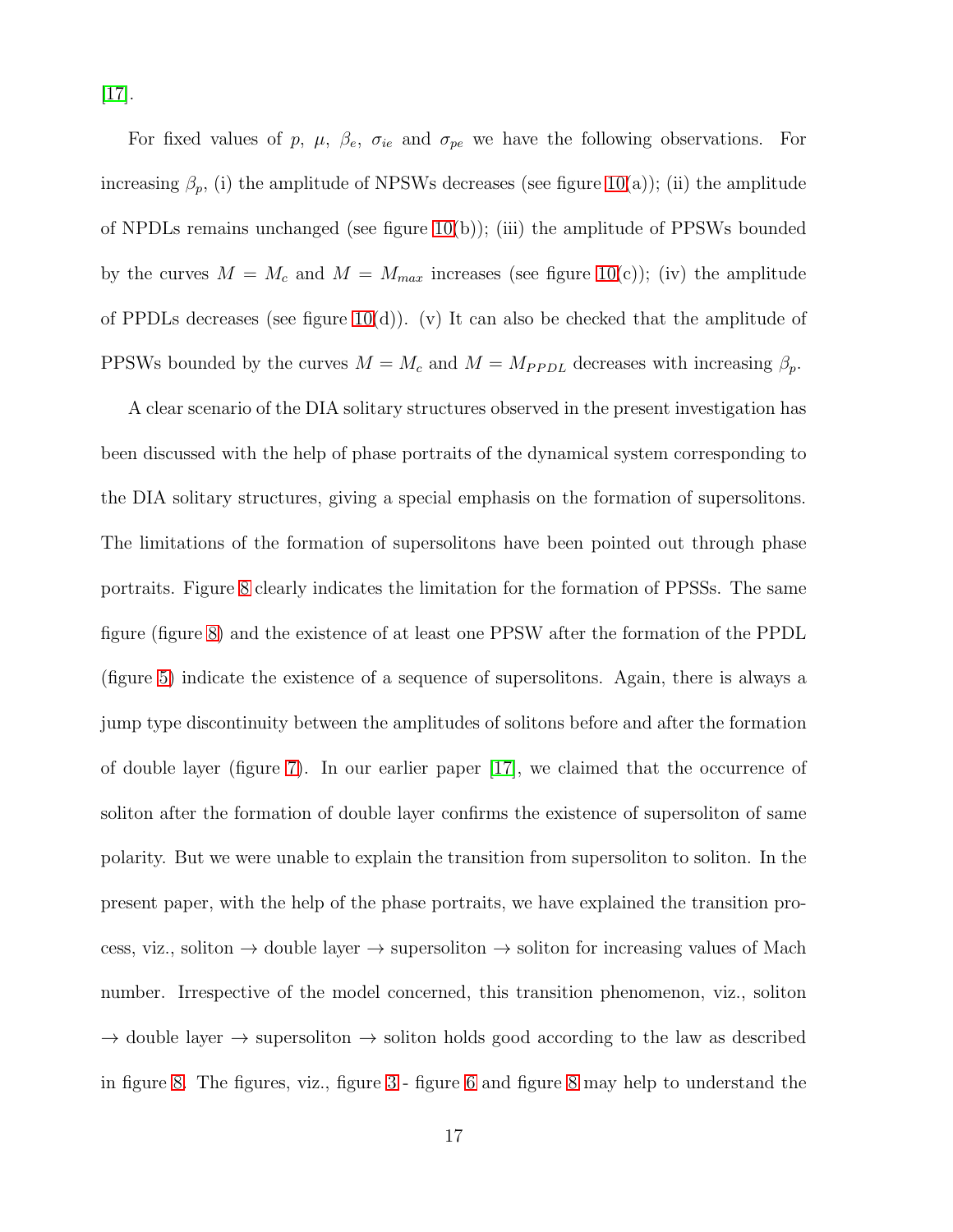above mentioned transition process. We hope that these discussions develop the theory of supersolitons.

Although Singh & Lakhina [\[29\]](#page-19-7) mentioned that there is no direct evidence for the existence of supersolitons in both space and laboratory plasma but in future, next generation satellite expeditions may be able to distinguish the signature for the existence of supersolitons.

Acknowledgements : One of the authors (Ashesh Paul) is thankful to the Department of Science and Technology, Govt. of India, INSPIRE Fellowship Scheme for financial support.

#### <span id="page-17-0"></span>References

- <span id="page-17-1"></span>[1] H Alfv´en *Cosmic plasma* vol 82 (D. Reidel Publishing Company, Dordrecht:Holland) (1981)
- <span id="page-17-2"></span>[2] P K Shukla and M Marklund *Phys. Scr.* T113 36 (2004)
- <span id="page-17-3"></span>[3] I B Zel'dovich and I D Novikov *Relativistic Astrophysics, 2: The Structure and Evolution of the Universe* vol 2 (University of Chicago Press) (1971)
- <span id="page-17-4"></span>[4] W Zurek *Astrophys. J.* 289 603 (1985)
- <span id="page-17-5"></span>[5] J C Higdon, R E Lingenfelter and R E Rothschild *Astrophys. J.* 698 350 (2009)
- <span id="page-17-6"></span>[6] P K Shukla *Phys. Scr.* 77 068201 (2008)
- [7] A E Dubinov, D Y Kolotkov and M A Sazonkin *Tech. Phys.* 57 585 (2012)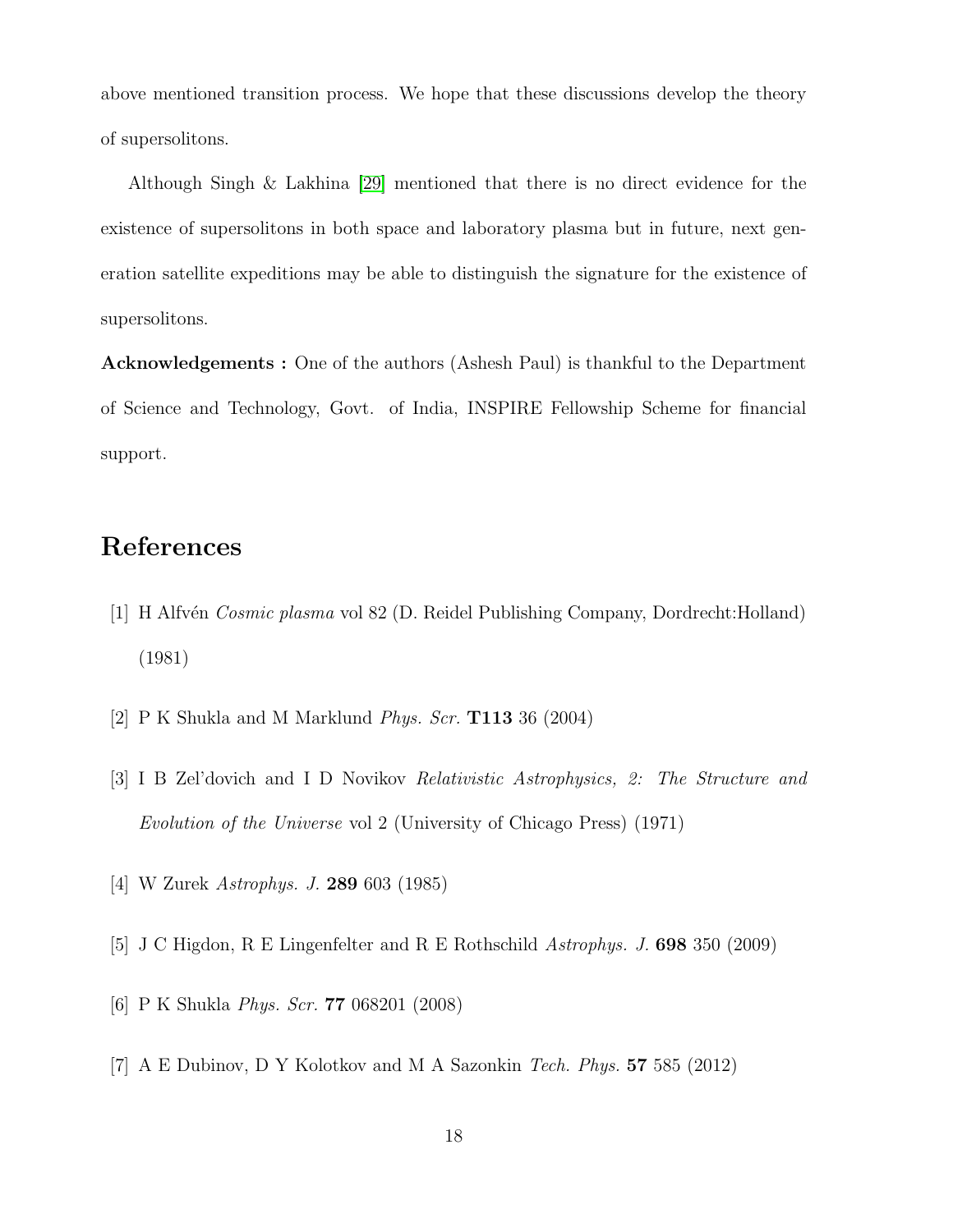- <span id="page-18-1"></span><span id="page-18-0"></span>[8] A A Gusev, U B Jayanthi, I M Martin, G I Pugacheva and W N Spjeldik *Braz. J. Phys.* 30 590 (2000)
- <span id="page-18-2"></span>[9] A A Gusev, U B Jayanthi, I M Martin, G I Pugacheva and W N Spjeldvik *J. Geophys. Res.* 106 26111 (2001)
- <span id="page-18-3"></span>[10] R L Merlino *Plasma Physics Applied* 81 73 (2006)
- <span id="page-18-4"></span>[11] M Hor´anyi, T Hartquist, O Havnes, D Mendis and G Morfill *Rev. Geophys.* 42 RG4002 (2004)
- <span id="page-18-5"></span>[12] S Ghosh and R Bharuthram *Astrophys. Space Sci.* 314 121 (2008)
- <span id="page-18-6"></span>[13] S A El-Tantawy, N A El-Bedwehy and W M Moslem *Phys. Plasmas* 18 052113 (2011)
- <span id="page-18-7"></span>[14] S A El-Tantawy and W M Moslem *Phys. Plasmas* 18 112105 (2011)
- <span id="page-18-8"></span>[15] N S Saini, B S Chahal and A S Bains *Astrophys. Space Sci.* 347 129 (2013)
- <span id="page-18-9"></span>[16] R A Cairns, A A Mamun, R Bingham, R O Dendy, R Bostrom, P K Shukla and C M C Nairn *Geophys. Res. Lett.* 22 2709 (1995)
- <span id="page-18-10"></span>[17] A Paul and A Bandyopadhyay *Astrophys. Space Sci.* 361 172 (2016)
- <span id="page-18-11"></span>[18] A E Dubinov and D Y Kolotkov *Plasma Phys. Rep.* 38 909 (2012)
- <span id="page-18-12"></span>[19] F Verheest, M A Hellberg and I Kourakis *Phys. Plasmas* 20 012302 (2013)
- <span id="page-18-13"></span>[20] F Verheest, M A Hellberg and I Kourakis *Phys. Rev. E* 87 043107 (2013)
- [21] F Verheest, M A Hellberg and I Kourakis *Phys. Plasmas* 20 082309 (2013)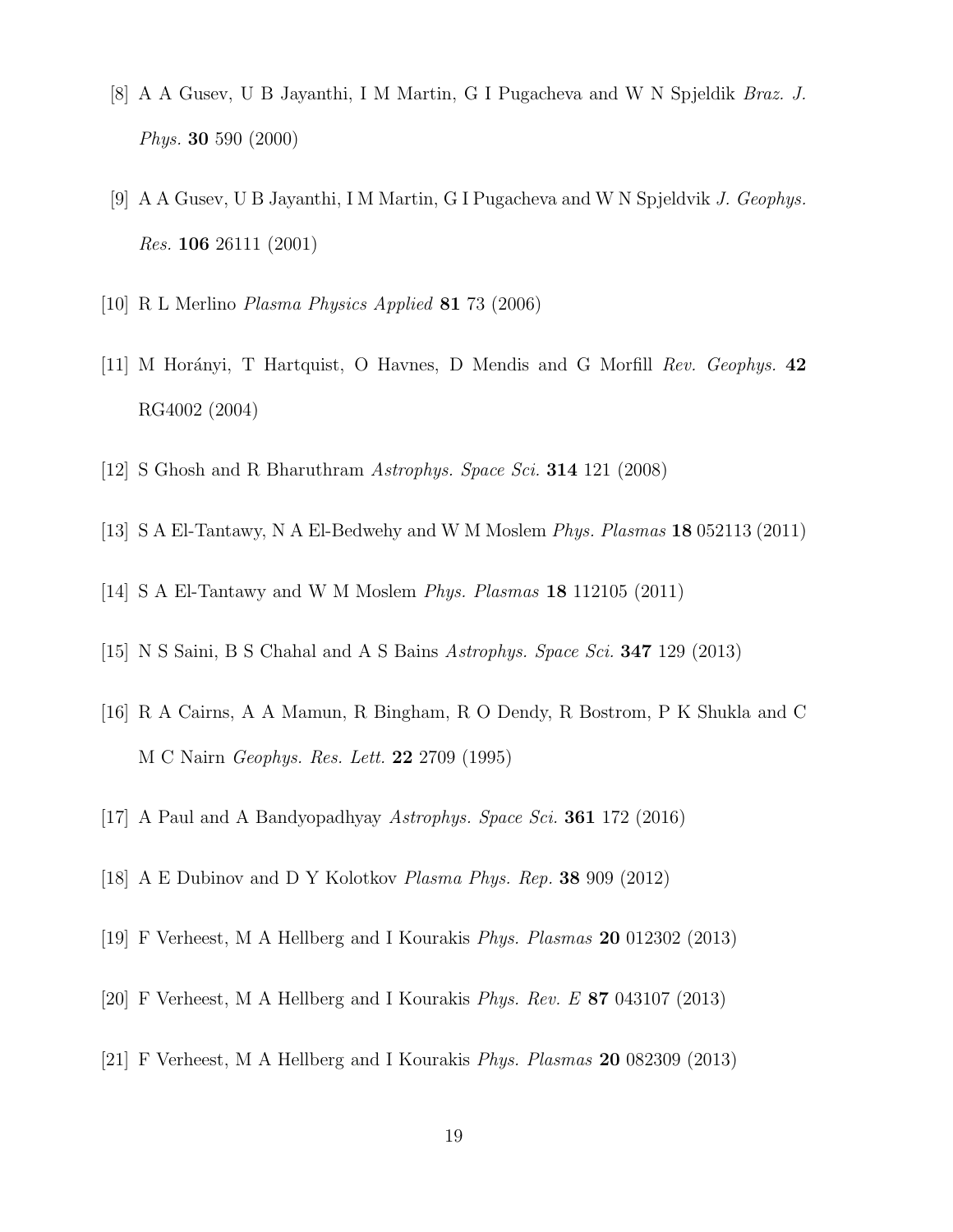- <span id="page-19-1"></span><span id="page-19-0"></span>[22] F Verheest *J. Plasma Phys.* 80 787 (2014)
- <span id="page-19-2"></span>[23] F Verheest, G S Lakhina and M A Hellberg *Phys. Plasmas* 21 062303 (2014)
- <span id="page-19-4"></span>[24] F Verheest and S R Pillay *Phys. Plasmas* 15 013703 (2008)
- <span id="page-19-5"></span>[25] A Das, A Bandyopadhyay and K P Das *Phys. Plasmas* 16 073703 (2009)
- <span id="page-19-3"></span>[26] A Das, A Bandyopadhyay and K P Das *J. Plasma Phys.* 78 149 (2012)
- <span id="page-19-6"></span>[27] R Z Sagdeev *Reviews of Plasma Physics Vol-4 (ed. M. A. Leontovich)* (New York, NY: Consultant Bureau) (1966)
- <span id="page-19-7"></span>[28] F Verheest *Waves in Dusty Space Plasmas* (Dordrecht, Netherlands: Kluwer Academic) (2000)
- [29] S V Singh and G S Lakhina *Commun. Nonlinear Sci. Numer. Simulat.* 23 274 (2015)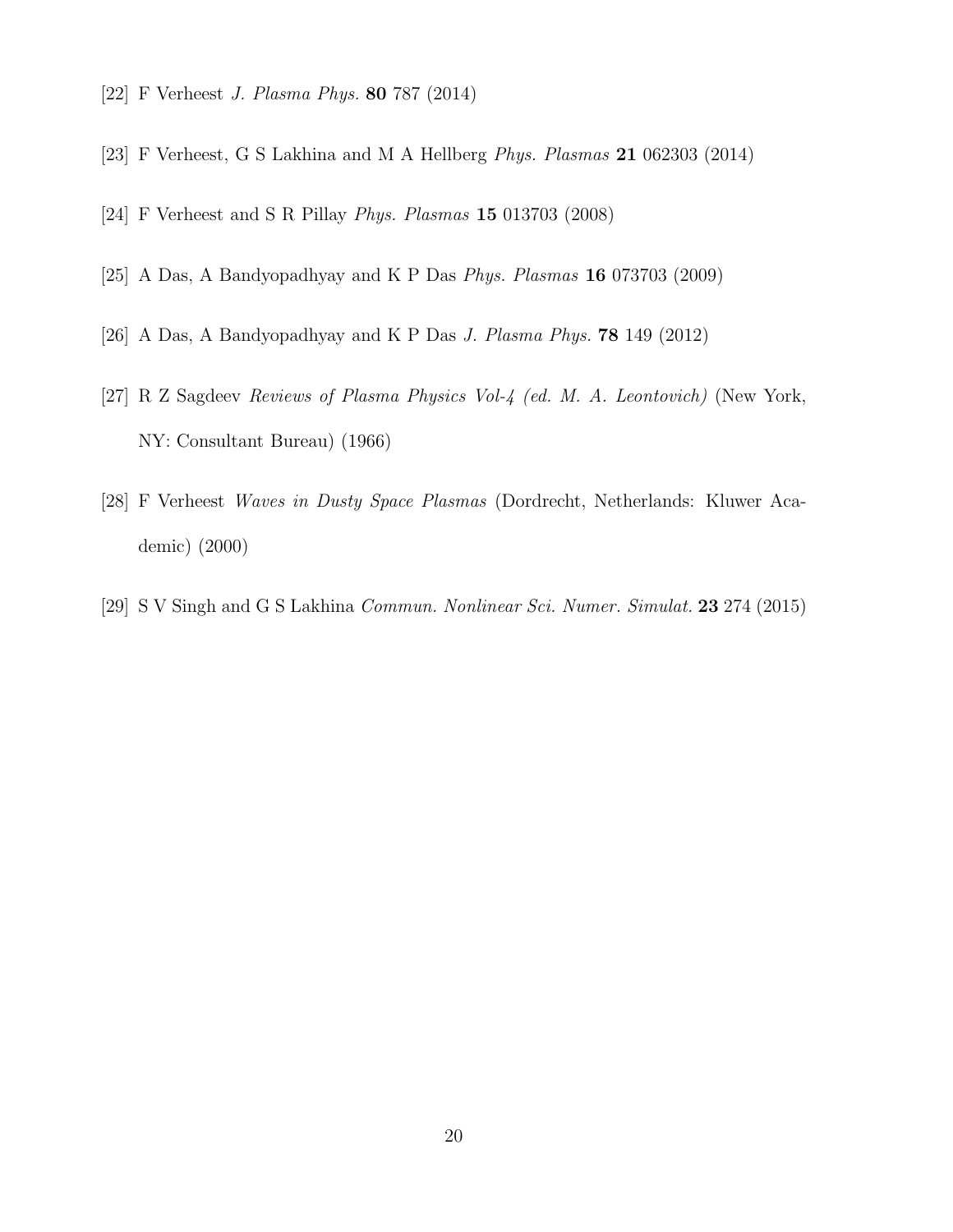

<span id="page-20-0"></span>Figure 1: Existence domains with respect to  $\mu$  for different values of parameters as shown in the figures with  $\sigma_{ie} = \sigma_{pe} = 0.9$ . The red curve, the magenta curve, the blue curve and the black curve correspond to the curves  $M = M_{NPDL}$ ,  $M = M_c$ ,  $M = M_{max}$  and  $M = M_{PPDL}$  respectively.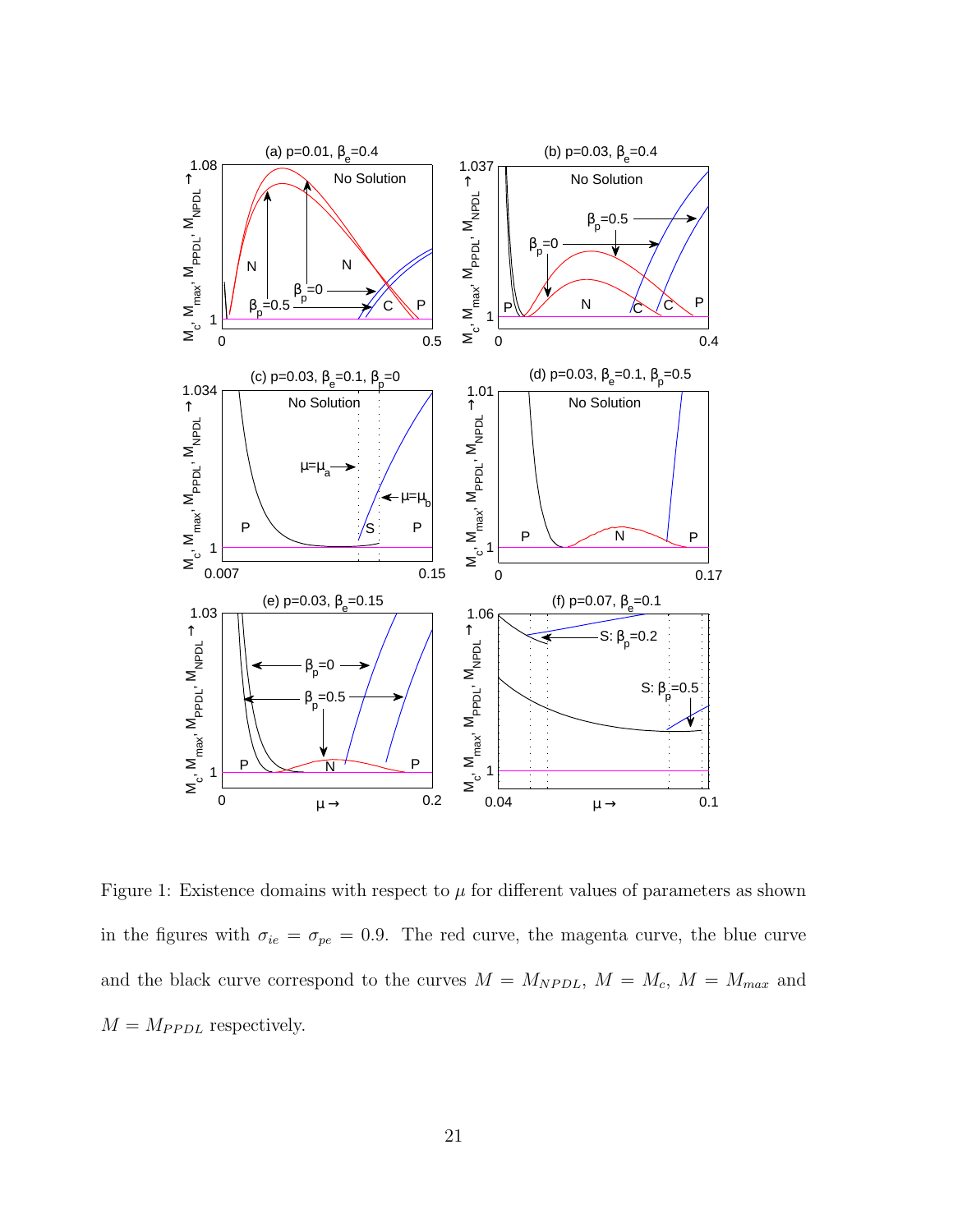

<span id="page-21-0"></span>Figure 2: Existence domains with respect to  $\beta (= \beta_e = \beta_p)$  for different values of parameters as shown in the figures with  $\sigma_{ie} = \sigma_{pe} = 0.9$ . The red curve, the magenta curve, the blue curve and the black curve correspond to the curves  $M = M_{NPDL}$ ,  $M = M_c$ ,  $M = M_{max}$  and  $M = M_{PPDL}$  respectively.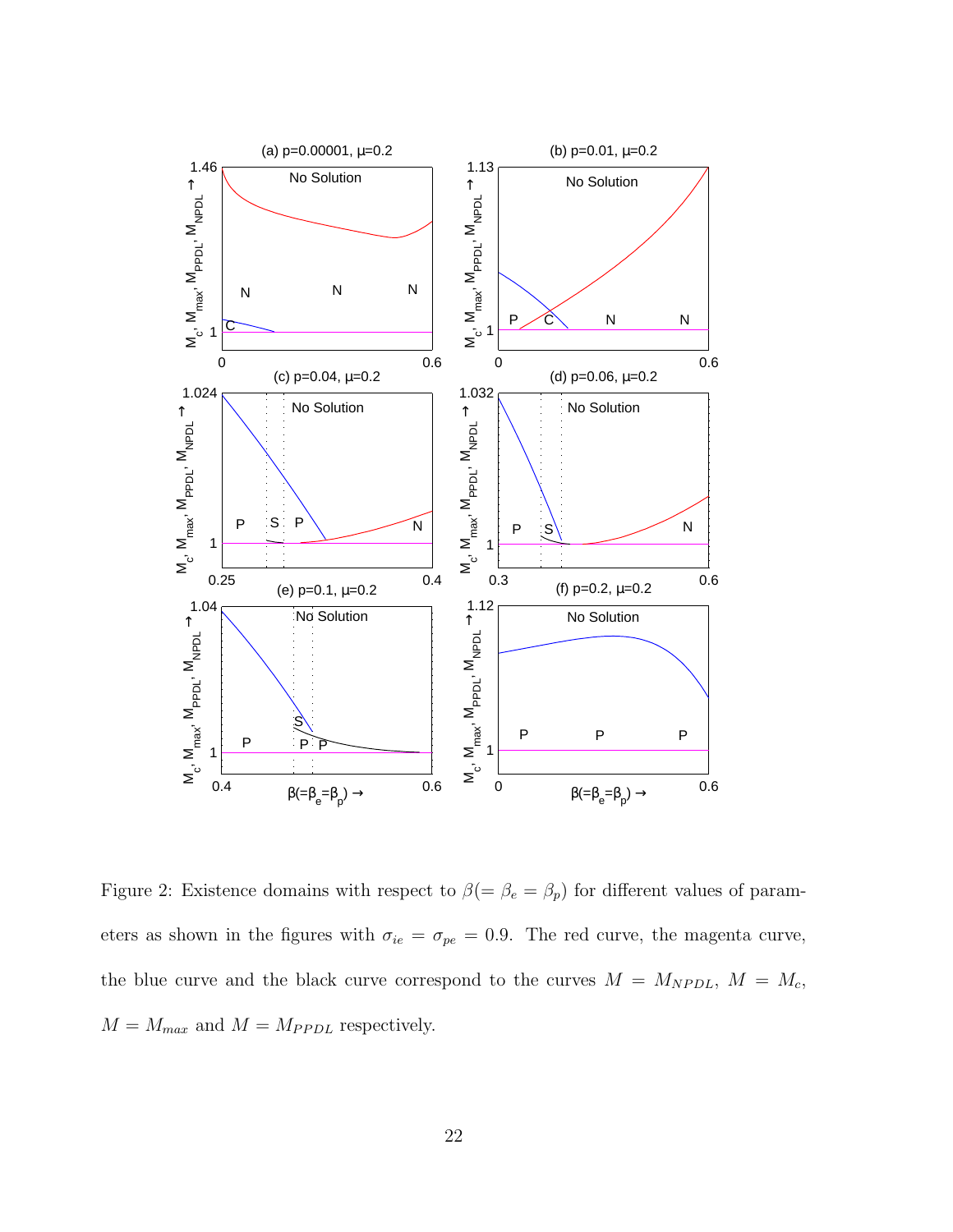

<span id="page-22-0"></span>Figure 3:  $V(\phi)$  (on top) and the phase portrait of the system [\(20\)](#page-11-1) (on bottom) have been drawn on the same  $\phi(=\phi_1)$ -axis for  $M = M_{PPDL} - 0.001$  when  $p = 0.07$ ,  $\mu = 0.054$ ,  $\beta_e=0.1,\,\beta_p=0.2$  and  $\sigma_{ie}=\sigma_{pe}=0.9.$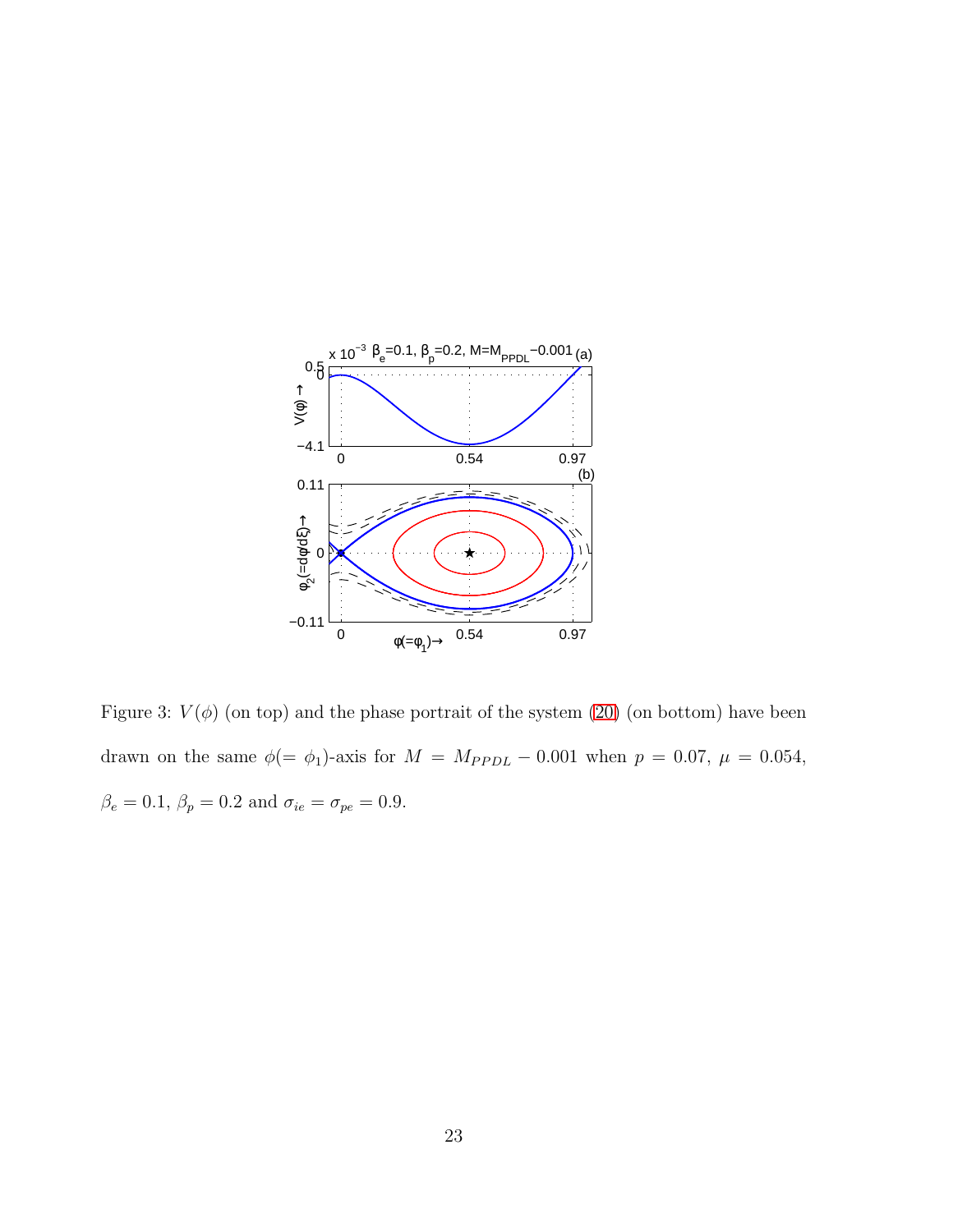

<span id="page-23-0"></span>Figure 4:  $V(\phi)$  (on top) and the phase portrait of the system [\(20\)](#page-11-1) (on bottom) have been drawn on the same  $\phi(=\phi_1)$ -axis for  $M = M_{PPDL}$  when  $p = 0.07$ ,  $\mu = 0.054$ ,  $\beta_e = 0.1$ ,  $\beta_p=0.2$  and  $\sigma_{ie}=\sigma_{pe}=0.9.$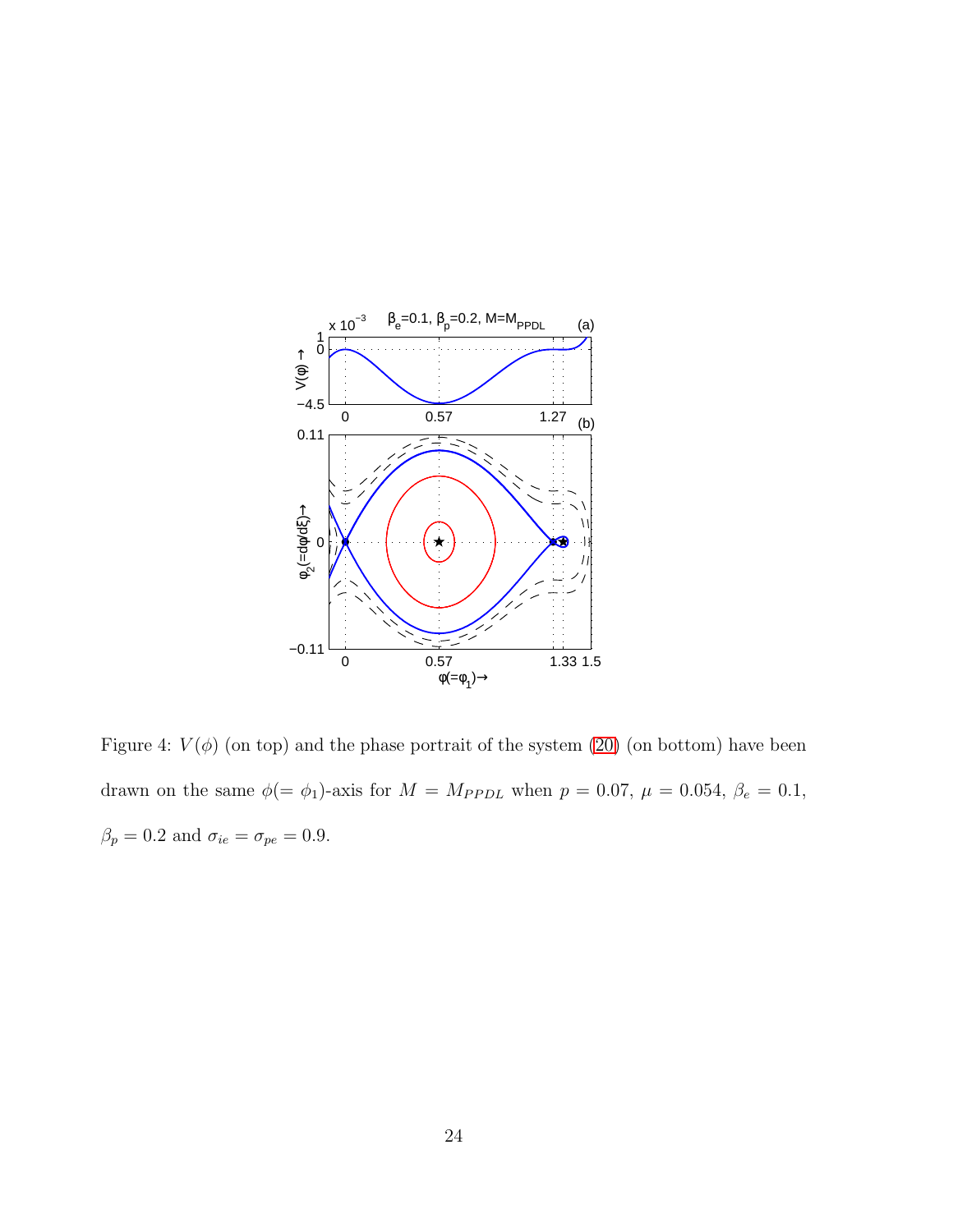

<span id="page-24-1"></span>Figure 5:  $V(\phi)$  (on top) and the phase portrait of the system [\(20\)](#page-11-1) (on bottom) have been drawn on the same  $\phi(=\phi_1)$ -axis for  $M = M_{PPDL} + 0.004$  when  $p = 0.07$ ,  $\mu = 0.054$ ,  $\beta_e = 0.1, \, \beta_p = 0.2$  and  $\sigma_{ie} = \sigma_{pe} = 0.9$ .



<span id="page-24-0"></span>Figure 6:  $V(\phi)$  (on top) and the phase portrait of the system [\(20\)](#page-11-1) (on bottom) have been drawn on the same  $\phi(=\phi_1)$ -axis for  $M = M_{PPDL} + 0.0017$  when  $p = 0.07$ ,  $\mu = 0.054$ ,  $\beta_e=0.1,\,\beta_p=0.2$  and  $\sigma_{ie}=\sigma_{pe}=0.9.$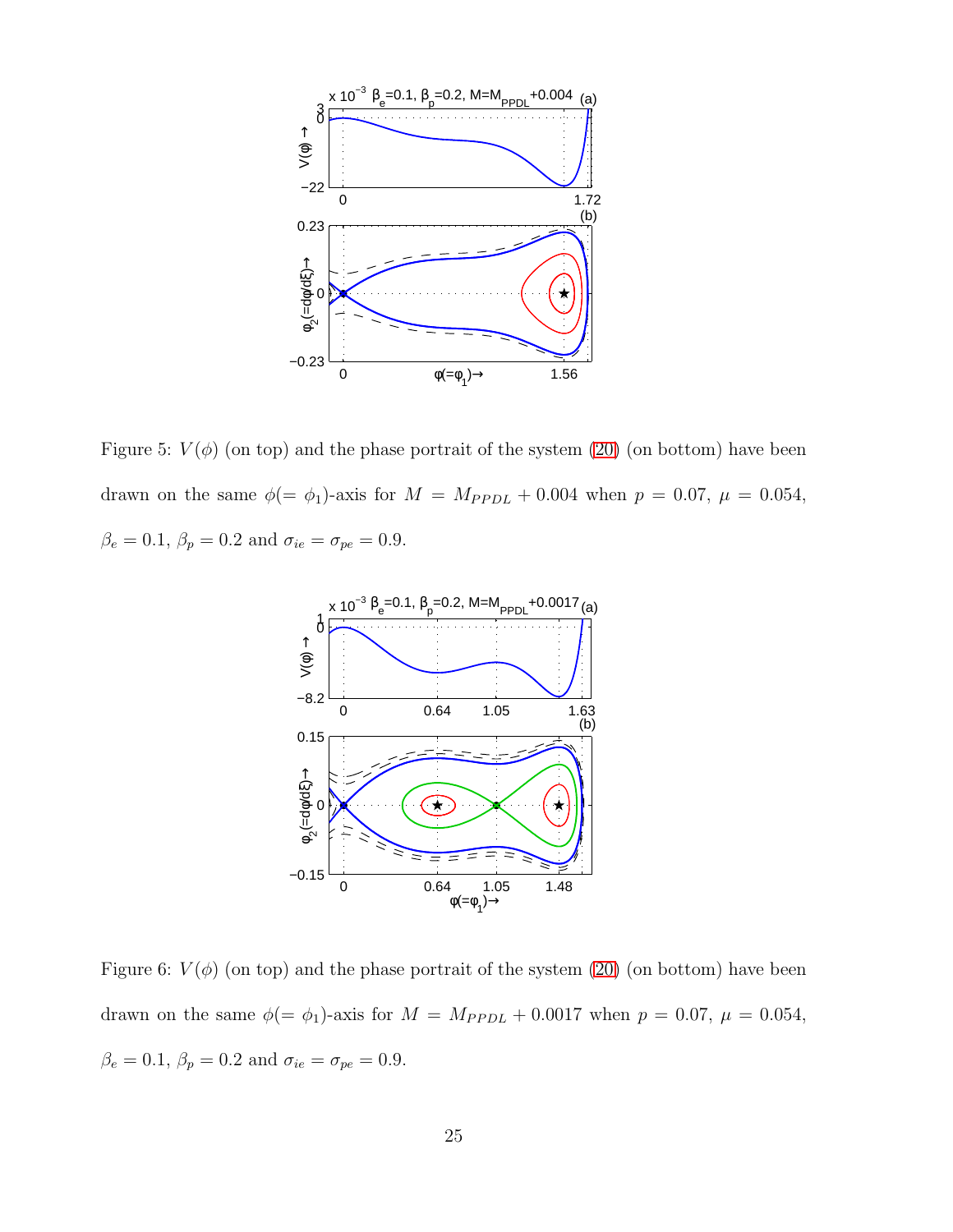

<span id="page-25-1"></span>Figure 7:  $\phi$  is plotted against  $\xi$  for  $M = M_{PPDL} + 0.0001$  (solid curve) and  $M = M_{PPDL} -$ 0.0001 (dash-dot curve) when  $p = 0.07$ ,  $\mu = 0.054$ ,  $\beta_e = 0.1$ ,  $\beta_p = 0.2$  and  $\sigma_{ie} = \sigma_{pe} = 0.9$ .



<span id="page-25-0"></span>Figure 8: Saddle points (small solid circles) and the equilibrium points other than saddle points (small solid stars) for the system [\(20\)](#page-11-1) have been drawn on the  $\phi$ -axis for different values of the Mach number when  $p = 0.07$ ,  $\mu = 0.054$ ,  $\beta_e = 0.1$ ,  $\beta_p = 0.2$  and  $\sigma_{ie} = \sigma_{pe} =$ 0.9.